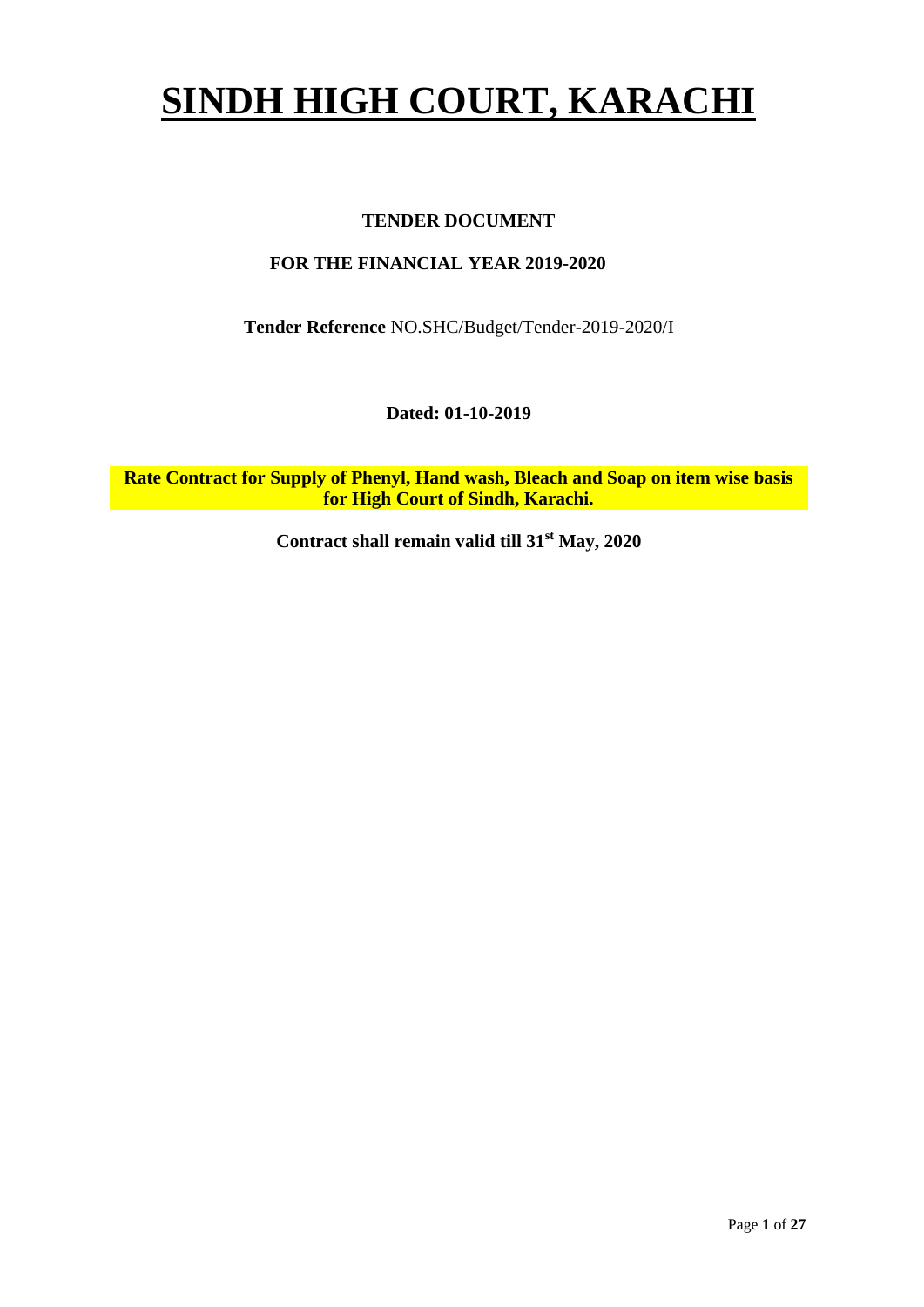| Coments |  |
|---------|--|
|         |  |
|         |  |
|         |  |
|         |  |
|         |  |
|         |  |
|         |  |
|         |  |
|         |  |
|         |  |
|         |  |
|         |  |
|         |  |
|         |  |
|         |  |
|         |  |
|         |  |
|         |  |
|         |  |
|         |  |
|         |  |
|         |  |
|         |  |
|         |  |
|         |  |
|         |  |
|         |  |
|         |  |
|         |  |
|         |  |
|         |  |
|         |  |
|         |  |
|         |  |
|         |  |
|         |  |
| 21.     |  |
|         |  |
|         |  |

## **Contents**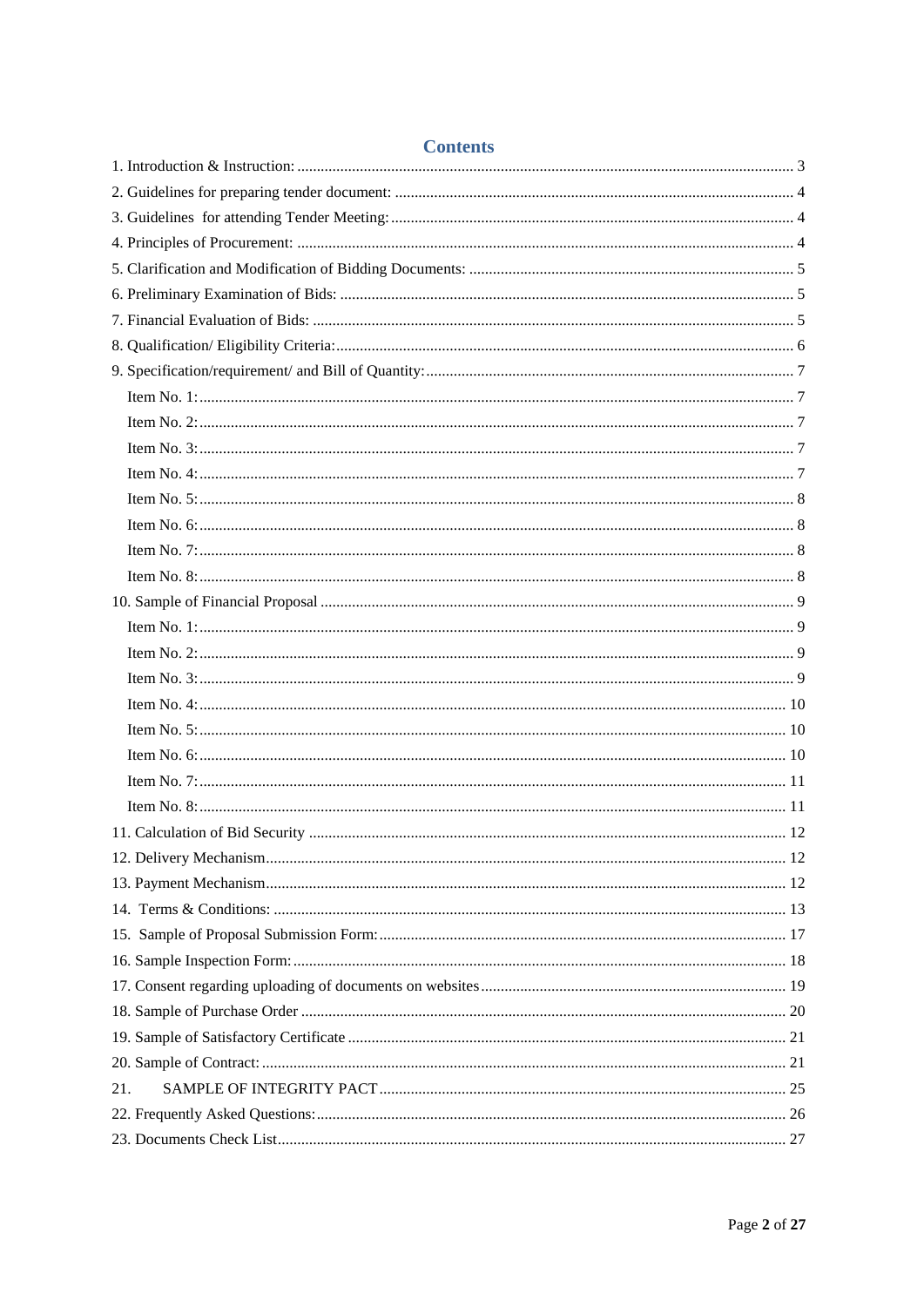# <span id="page-2-0"></span>**1. Introduction & Instruction:**

Dear Tenderer:

The **SINDH HIGH COURT (SHC)** is the highest judicial institution of the province of [Sindh.](https://en.wikipedia.org/wiki/Sindh) We are interested to purchase **Phenyl, Hand wash, Bleach and Soap on item wise basis, for the financial year 2019-2020**, as mentioned in tender document, from your esteemed firm / agency. SHC reserves the right to increase/ decrease the quantities as per requirement in the light of availability of funds, as per rules.

| <b>S.No Description</b>                                                                             | Date & time of Date & time of                       |  |
|-----------------------------------------------------------------------------------------------------|-----------------------------------------------------|--|
|                                                                                                     | <b>Submission of Bids Quantum</b>   Opening of Bids |  |
| <b>Rate Contract for Supply of One or before 21st October, 2019</b>                                 |                                                     |  |
| <b>Phenyl, Hand wash, Bleach <math>\&amp;</math> 21<sup>st</sup> October, 2019 at at 11:30 a.m.</b> |                                                     |  |
| <b>Soap on item wise basis.</b>                                                                     | $\sqrt{11:00a.m.}$                                  |  |

- (a) The Sindh High Court, Karachi (SHC) expects that aspirant vendors should furnish all the required documents to ensure a transparent and genuine presentation. Therefore, it is necessary to fill in the Tender document meticulously and sign & stamp each and every page. **Moreover, attach required supporting documents according to the requirement**. Bidders are also required to submit both soft and hard copies of all required documents which shall be uploaded on the official website of this Court for the sake of transparency.
- (b) It is of utmost important to fill in the Tender Form in writing in ink or type. Do not leave any column/item blank. **If you want to leave the item/column un-answered please, write "Doesn't Apply/Doesn't Arise**'. If you need more space please attach a paper & clearly mention item/column name or number etc. that referred the column/item of the Tender Form.
- (c) Bids must be submitted in the Office of the Director General (Finance & Accounts), Sindh High Court, Karachi, as reflected in Tender Notice.
- (d) **Bid Security of 1% of total quoted amount** will be deposited along with Tender Document in shape of BID SECURITY FORM/ PAY ORDER/ BANK DRAFT as reflected in tender notice.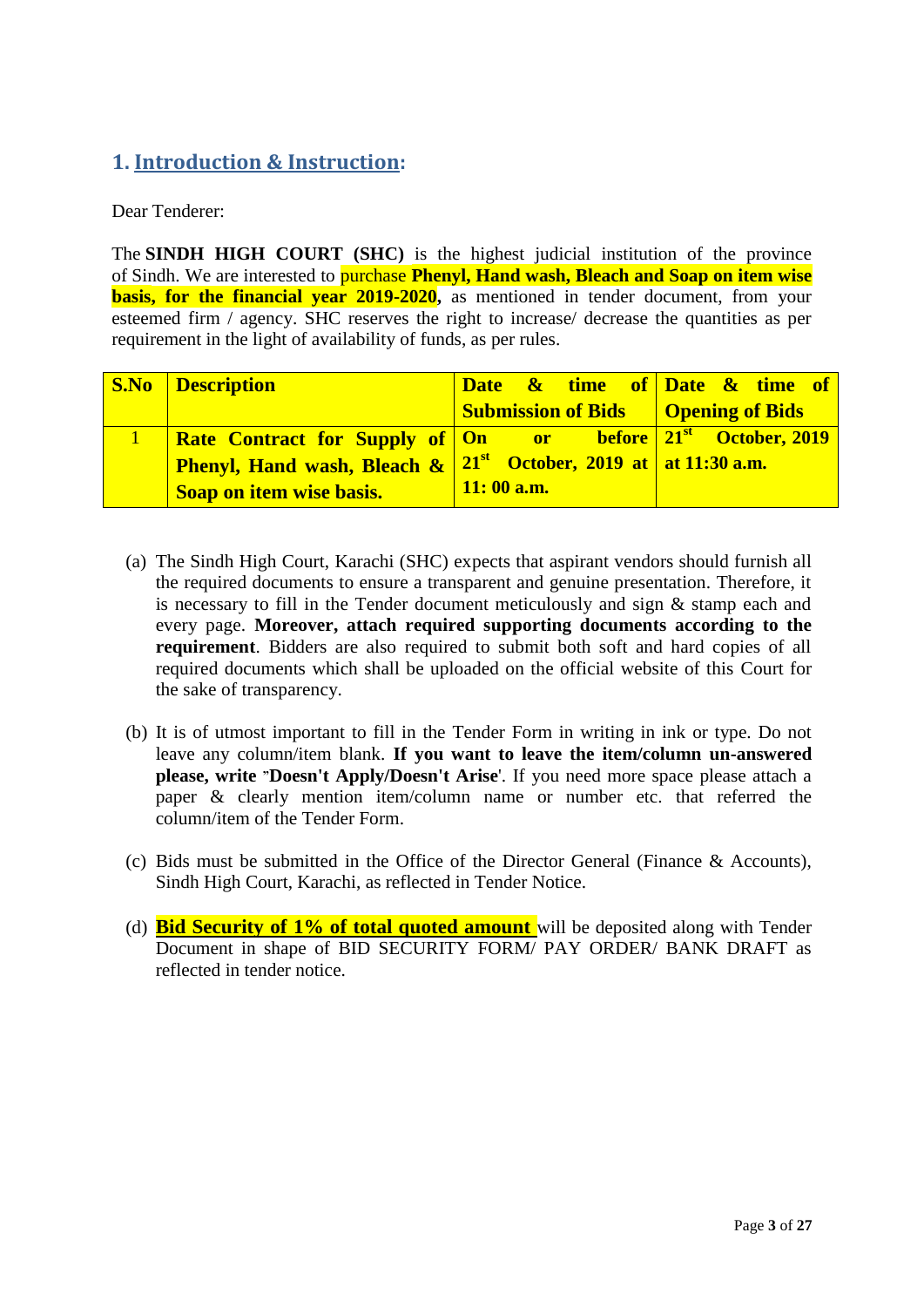# <span id="page-3-0"></span>**2. Guidelines for preparing tender document:**

- 1) Download Tender Document from the official website of Sindh High Court.
- 2) Carefully read the tender document.
- 3) Carefully read the requirements/ specifications of items required by SHC.
- 4) Visit the store of Sindh High Court for inspection of samples. Store Supervisor and Store Keepers of SHC will facilitate you in inspection of samples. Do not forget to bring your smart phone for taking pictures of samples.
- 5) Chose the item (s) which you can easily provide to SHC as per specifications mentioned in tender document.
- 6) Conduct Market Survey for calculating the price of individual item.
- 7) Fill the relevant sections of tender documents.
- 8) Make signature and stamp on the tender document.
- 9) Make scanned copy of duly filled & signed tender document.
- 10) Arrange the copies of all required documents as mentioned in eligibility criteria.
- 11) Prepare financial proposal in the light of market survey.
- 12) Arrange 1% Bid Security of total tender quoted amount.
- 13) Prepare Single Procurement File in PDF form. Merge the scanned copies of signed tender documents and scanned copies of documents required for assessing the eligibility criteria in single PDF File. Save the said PDF file in either DVD or USB.
- 14) Keep all the documents in file. Tap binding is not allowed.
- 15) Sealed the soft copy (DVD/ USB) & hard copy (A4 size paper form) in envelop.
- 16) Submit the sealed envelope in the office of D.G Finance as reflected in NIT. Do not forget to sign on "Bid Receiving Time Sheet".

# <span id="page-3-1"></span>**3. Guidelines for attending Tender Meeting:**

- 1) Get yourself acquainted for attending Tender Meeting. You should have complete knowledge of your bid. It is general observation that bidders or their representative attend bid meeting without proper homework. Hence, you are advised to read your bid and supporting documents before attending bid meeting.
- 2) Bring Authority Letter for attending Tender Meeting.
- 3) Mark Signature on the attendance sheet.
- 4) Make it sure that your bids and other submitted bids are sealed.
- 5) Make it sure that late bids are not entertained.
- <span id="page-3-2"></span>6) Give proper answers of queries of members of Procurement Committee if so asked.

## **4. Principles of Procurement:**

Sindh High Court ensures that procurements are conducted in a fair and transparent manner and the object of procurement brings value for money to the agency and the procurement process is efficient and economical. Hence, bidders are directed to provide soft copies of scanned tender documents, tax registration certificates, purchase orders, bank maintenance certificate, financial statements and undertaking. All such documents should be merged in one (01) PDF FILE for uploading on the concerned.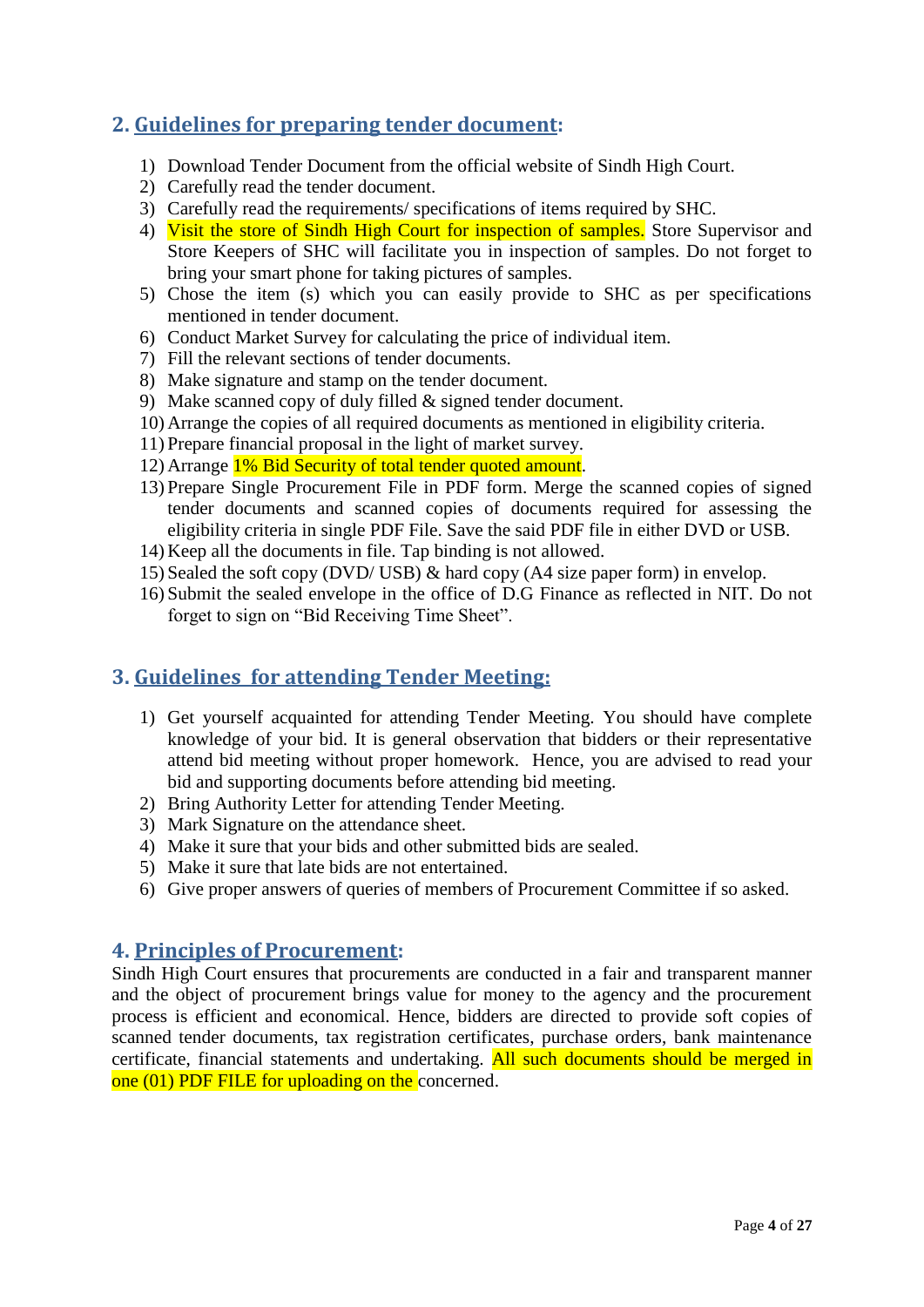# <span id="page-4-0"></span>**5. Clarification and Modification of Bidding Documents:**

Clarifications (if any) for contents of bidding documents may be sent to Registrar, High Court in writing, at least five calendar days prior to the date of opening of bid. Clarification in response to a query shall be uploaded on the official website of Sindh High Court. All bidders are advised to visit the website of Sindh High Court for keeping them updated.

## <span id="page-4-1"></span>**6. Preliminary Examination of Bids:**

Sindh High Court shall examine the bids to confirm that all required documents (soft & hard copies) and specifications/ technical documentation requested in bidding documents have been provided, and to determine the completeness of each document submitted. If any of the required documents or information is missing, the bid shall be rejected. Further, Sindh High Court shall examine the Bid to confirm that all terms and conditions specified in the bidding documents have been accepted by the Bidder without any material deviation or reservation.

# <span id="page-4-2"></span>**7. Financial Evaluation of Bids:**

Financial Evaluation of Bids shall be done on *item wise basis* on the basis of unit price without GST. Bidder (s) may apply for one or more or all items (if available). Tender may be awarded to the lowest bidder (s) on item wise basis subject to fulfillment of all the terms & conditions of bidding documents and specifications/ requirements of Sindh High Court as mentioned in bidding documents.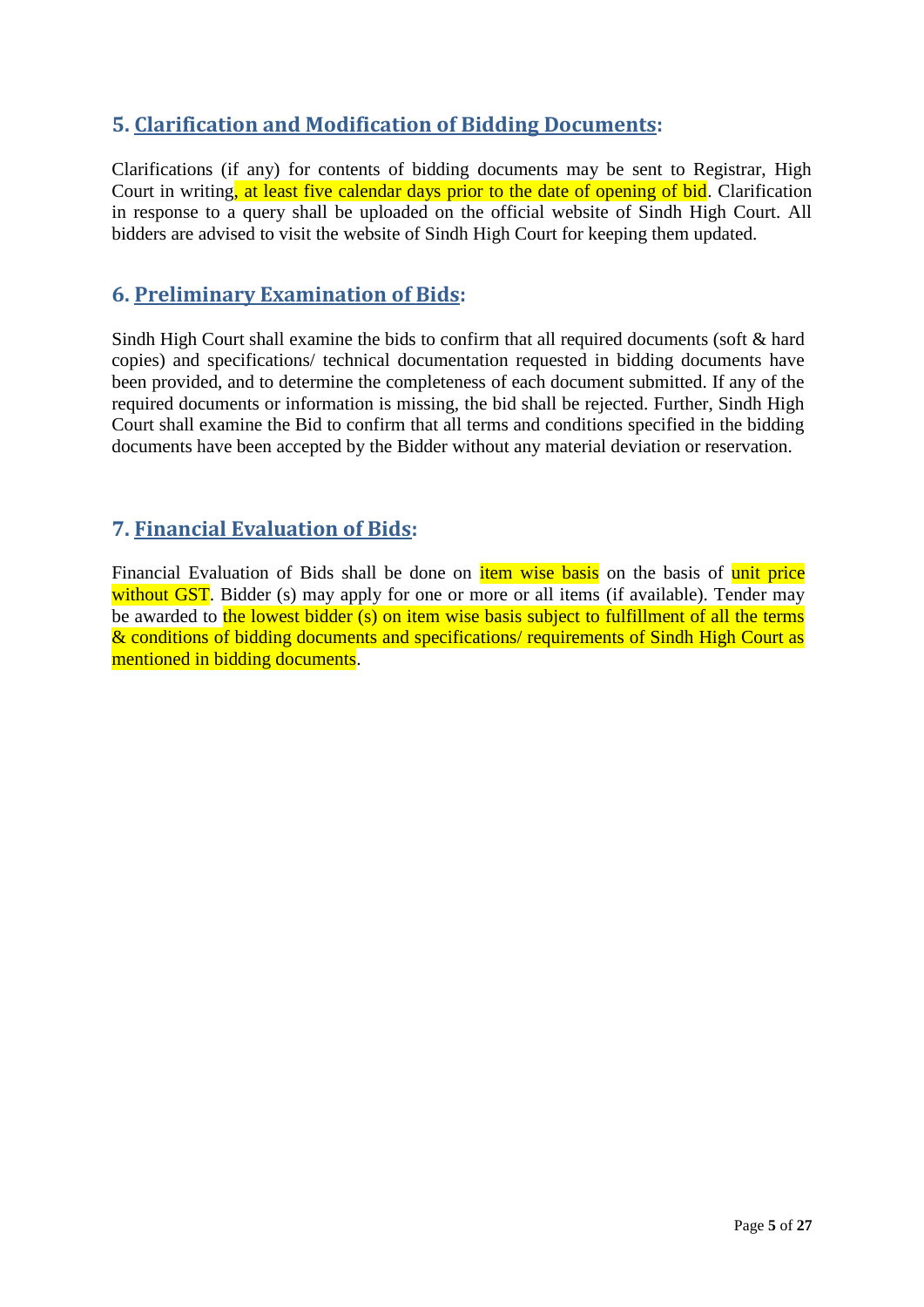# <span id="page-5-0"></span>**8. Qualification/ Eligibility Criteria:**

| S.No.          | <b>Eligibility Criteria</b>                                             | <b>Nature</b> |
|----------------|-------------------------------------------------------------------------|---------------|
|                | <b>Profile</b> of company/firm along with relevant documents            | Mandatory     |
| $\overline{2}$ | Complete filled, signed & stamped Tender Document                       | Mandatory     |
| 3              | <b>Relevant Tax Registration Certificates</b>                           | Mandatory     |
|                | (both soft & hard copies are mandatory)                                 |               |
| 4              | Copies of at least ONE (01) purchase orders of similar nature           | Mandatory     |
|                | during the last three years. One for each year is mandatory.            |               |
|                | (both soft & hard copies are mandatory)                                 |               |
| 5              | <b>Undertaking</b> on judicial stamp paper that firm has never been     | Mandatory     |
|                | blacklisted by any government semi government, autonomous               |               |
|                | and stated owned organization.                                          |               |
|                | (both soft & hard copies are mandatory)                                 |               |
| 6              | Average Financial turnover of at least <b>Rs. 0.5 million</b> per annum | Mandatory     |
|                | during the last three years. (financial statement or bank statement     |               |
|                | or both are required)                                                   |               |
|                | <b>Bank Maintenance Certificate</b>                                     | Mandatory     |
|                | (both soft & hard copies are mandatory)                                 |               |

It is undertaken that I have provided soft and hard copies of the above mentioned documents. It is understood that Sindh High Court reserves the right to reject my bid/ disqualify me in case of non-availability of the above mentioned documents and decision of Sindh High Court shall be final.

| Name:               |  |
|---------------------|--|
|                     |  |
|                     |  |
| <b>Designation:</b> |  |
|                     |  |
|                     |  |
| Signature & stamp   |  |
|                     |  |
|                     |  |
| <b>Cell No</b>      |  |
|                     |  |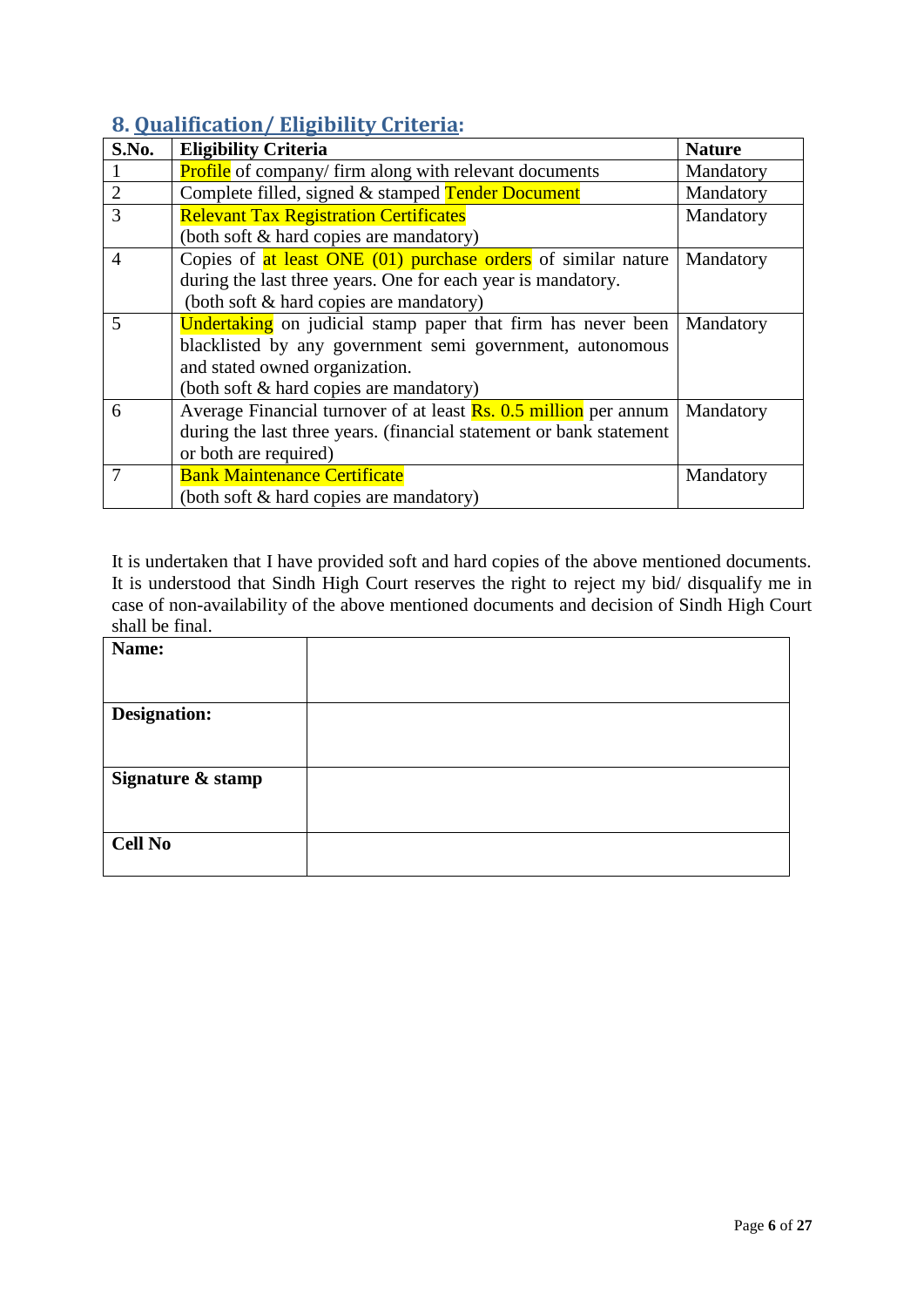## <span id="page-6-0"></span>**9. Specification/requirement/ and Bill of Quantity:**

<span id="page-6-1"></span>

| <b>Item No. 1:</b>            |                                                |                                   |
|-------------------------------|------------------------------------------------|-----------------------------------|
| <b>ARTICLE</b><br><b>NAME</b> | <b>SPECIFICATIONS</b>                          | <b>REQUIRED</b><br><b>MONTHLY</b> |
|                               |                                                | <b>QUANTITY</b>                   |
| <b>Phenyl</b>                 | Carolyn FX-25 Concentrated Phenyl<br><b>or</b> | <b>36 bottles</b>                 |
| branded*                      | equivalent standard.                           |                                   |
|                               | <b>Highly Concentrated.</b>                    |                                   |
|                               | <b>Long Lasting Fragrance.</b>                 |                                   |
|                               | Volume: 900 ml                                 |                                   |

\*Product must be as per sample available at the Store of Sindh High Court.

#### <span id="page-6-2"></span>**Item No. 2:**

| <b>ARTICLE</b><br><b>NAME</b> | <b>SPECIFICATIONS</b>                                                                                                        | <b>REQUIRED</b><br><b>MONTHLY</b><br><b>QUANTITY</b> |
|-------------------------------|------------------------------------------------------------------------------------------------------------------------------|------------------------------------------------------|
| <b>Phenyl loose*</b>          | $\triangleright$ Long lasting Perfumed Fragrance.<br><b>Highly Concentrated Phenyl.</b><br>$\triangleright$ Premium Quality. | <b>75 liters</b>                                     |

\*Product must be as per sample available at the Store of Sindh High Court.

#### <span id="page-6-3"></span>**Item No. 3:**

| <b>ARTICLE</b>  | <b>SPECIFICATIONS</b>                       | <b>REQUIRED</b>   |
|-----------------|---------------------------------------------|-------------------|
| <b>NAME</b>     |                                             | <b>MONTHLY</b>    |
|                 |                                             | <b>QUANTITY</b>   |
| <b>Harpic</b> * | > Harpic Power Plus Original Toilet Cleaner | <b>36 bottles</b> |
|                 | or equivalent standard.                     |                   |
|                 | $\triangleright$ 1000 ml bottle.            |                   |

\*Product must be as per sample available at the Store of Sindh High Court.

#### <span id="page-6-4"></span>**Item No. 4:**

| <b>ARTICLE</b> | <b>SPECIFICATIONS</b>                                     | <b>REQUIRED</b>  |
|----------------|-----------------------------------------------------------|------------------|
| <b>NAME</b>    |                                                           | <b>MONTHLY</b>   |
|                |                                                           | <b>QUANTITY</b>  |
| <b>Hand</b>    | $\left \mathbf{wash}\right \geqslant$ Perfumed Hand wash. | <b>50 liters</b> |
| $(loose) *$    | $\triangleright$ Premium Quality.                         |                  |
|                | $\triangleright$ Concentrated hand wash.                  |                  |
|                | $\triangleright$ Anti-bacterial.                          |                  |
|                | Soft on skin.                                             |                  |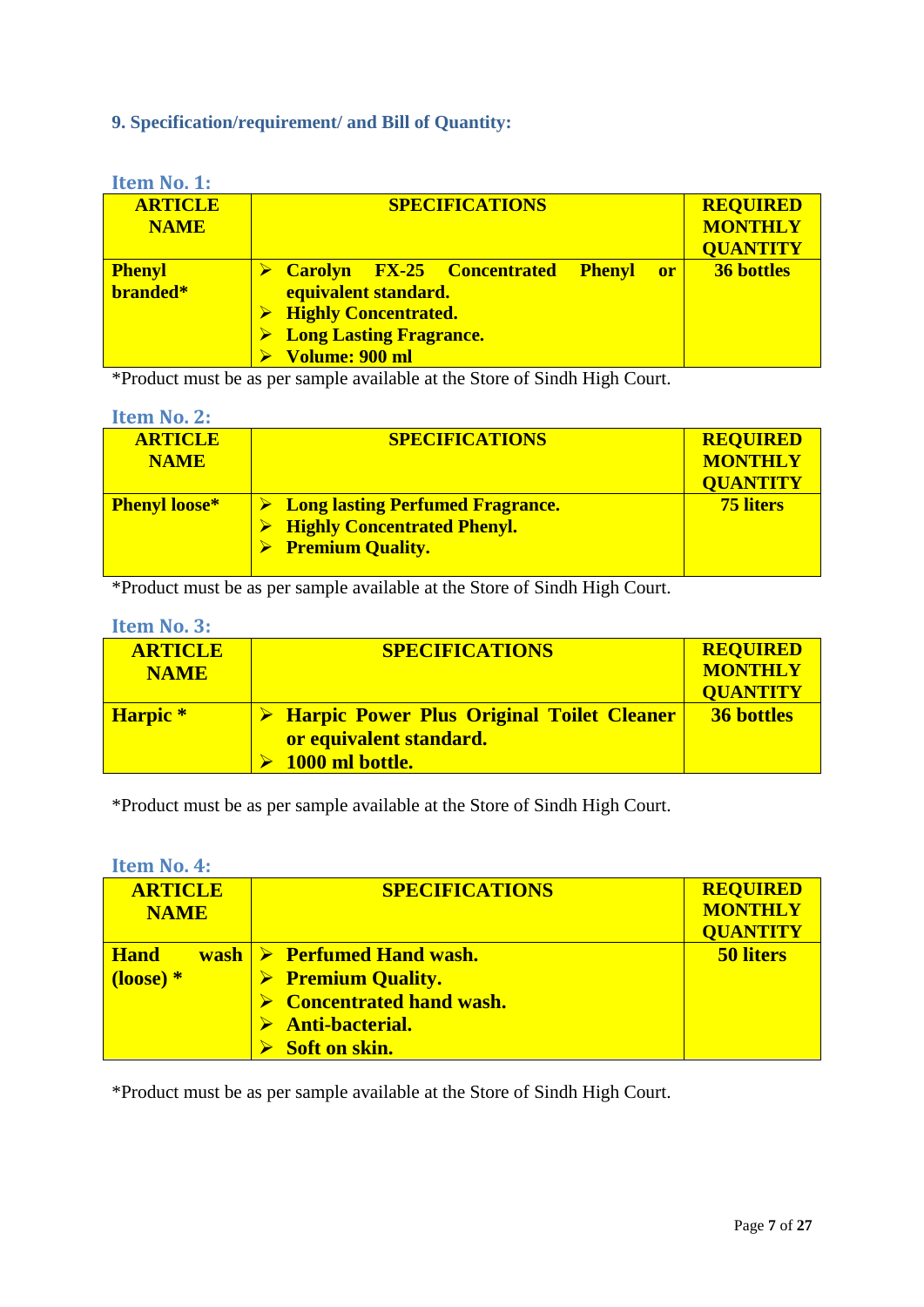#### <span id="page-7-0"></span>**Item No. 5:**

| <b>ARTICLE</b> | <b>SPECIFICATIONS</b>                                              | <b>REQUIRED</b> |
|----------------|--------------------------------------------------------------------|-----------------|
| <b>NAME</b>    |                                                                    | <b>MONTHLY</b>  |
|                |                                                                    | <b>QUANTITY</b> |
| <b>Hand</b>    | $\vert \triangleright$ Dettol Original Anti Bacteria or equivalent | 25 bottles      |
| (branded)*     | standard.                                                          |                 |
|                | $\triangleright$ PH balanced hand wash.                            |                 |
|                | Volume: 250 ml.                                                    |                 |
|                |                                                                    |                 |

\*Product must be as per sample available at the Store of Sindh High Court.

#### <span id="page-7-1"></span>**Item No. 6:**

| <b>ARTICLE</b><br><b>NAME</b> | <b>SPECIFICATIONS</b>                                                                                                                                  | <b>REQUIRED</b><br><b>MONTHLY</b><br><b>QUANTITY</b> |
|-------------------------------|--------------------------------------------------------------------------------------------------------------------------------------------------------|------------------------------------------------------|
| <b>Bleach (loose)*</b>        | $\triangleright$ Premium Quality.<br>$\triangleright$ Concentrated.<br>$\triangleright$ Best for washing all types of floors, tiles,<br>washrooms etc. | <b>50 liters</b>                                     |

\*Product must be as per sample available at the Store of Sindh High Court.

#### <span id="page-7-2"></span>**Item No. 7:**

| <b>ARTICLE</b><br><b>NAME</b> | <b>SPECIFICATIONS</b>                                                                                      | <b>REQUIRED</b><br><b>MONTHLY</b><br><b>QUANTITY</b> |
|-------------------------------|------------------------------------------------------------------------------------------------------------|------------------------------------------------------|
| <b>Lux Soap*</b>              | <b>Lux or equivalent standard.</b><br><b>Soft Touch &amp; Soft Fragrant Skin.</b><br><b>Gram: 110 gram</b> | 50                                                   |

\*Product must be as per sample available at the Store of Sindh High Court.

<span id="page-7-3"></span>**Item No. 8:**

| <b>ARTICLE</b><br><b>NAME</b> | <b>SPECIFICATIONS</b>                                                         | <b>REQUIRED</b><br><b>MONTHLY</b><br><b>OUANTITY</b> |
|-------------------------------|-------------------------------------------------------------------------------|------------------------------------------------------|
| <b>Nylon Soap</b>             | $\triangleright$ Nylon Soap or equivalent standard.<br>$\geq 101$ Local Made. | 25                                                   |

- $\triangleright$  Bidders are required to visit the store of Sindh High Court for inspection of samples.
- $\triangleright$  Estimated annual quantity as mentioned above may be increased or decreased as per rules, keeping in view the available budget.
- Rate contract will be valid till  $31<sup>st</sup>$  May, 2020.
- $\triangleright$  Successful bidders will be required to deliver goods as per quantity mentioned in purchase order which will be issued from time to time.
- $\geq$  Successful bidders will be required to deliver goods within seven (07) calendar days of issuance of purchase order.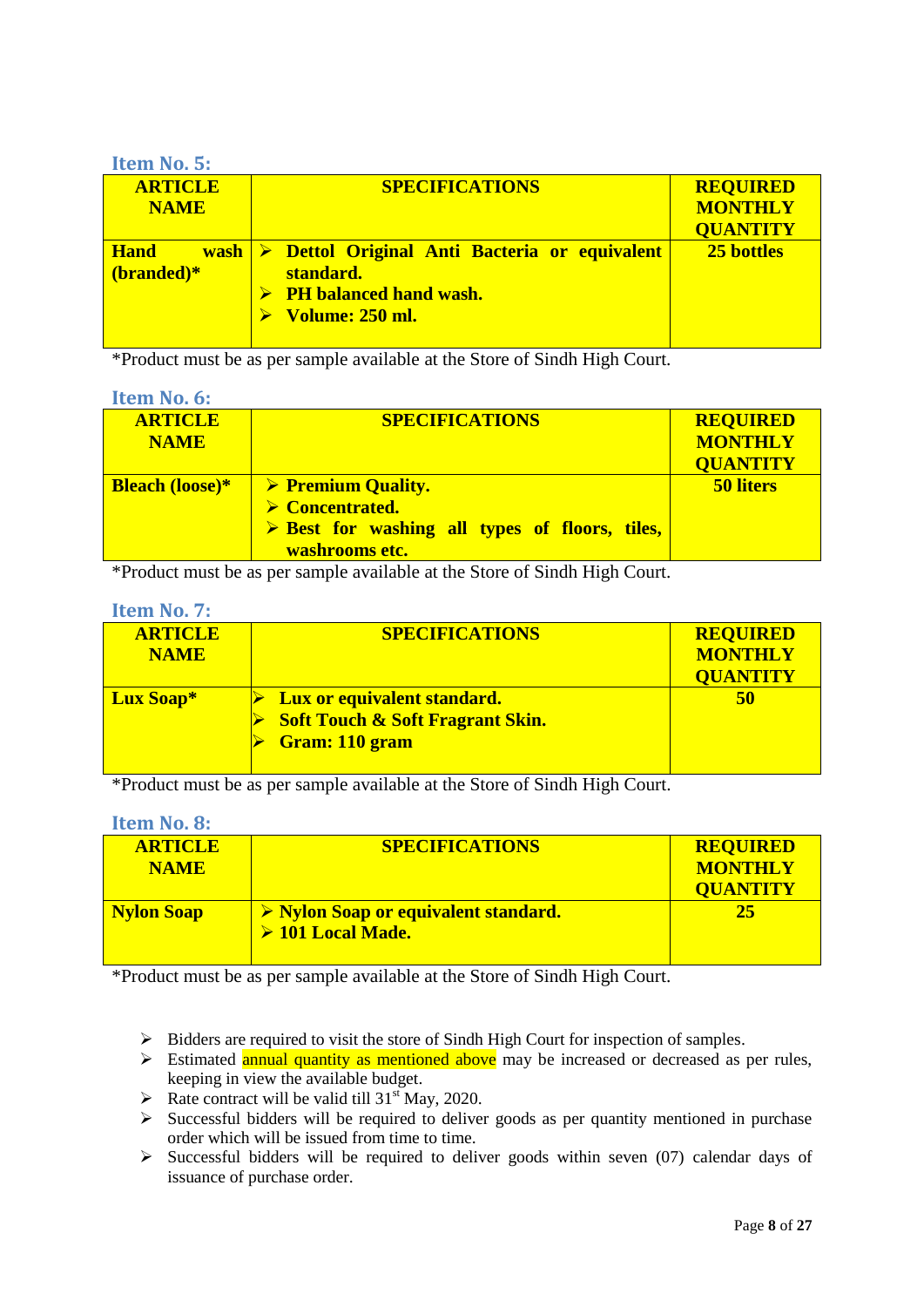## <span id="page-8-0"></span>**10. Sample of Financial Proposal**

Bidders are advised to submit financial proposal as per following format on the official letter head of bidder which must be properly signed & stamped. Separate Financial Proposal may be submitted for individual quoted items.

<span id="page-8-1"></span>

| Item No. 1:                   |                                                                                                                                                                                                               |                                                      |                                                                             |                                                 |
|-------------------------------|---------------------------------------------------------------------------------------------------------------------------------------------------------------------------------------------------------------|------------------------------------------------------|-----------------------------------------------------------------------------|-------------------------------------------------|
| <b>ARTICLE</b><br><b>NAME</b> | <b>SPECIFICATIONS</b>                                                                                                                                                                                         | <b>REQUIRED</b><br><b>MONTHLY</b><br><b>QUANTITY</b> | <b>Unit Price</b><br>of one<br><b>bottle</b><br>without<br><b>GST (Rs.)</b> | <b>AMOUNT</b><br>without<br><b>GST</b><br>(Rs.) |
| <b>Phenyl</b><br>branded*     | <b>FX-25</b><br><b>Carolyn</b><br>➤<br><b>Concentrated</b><br><b>Phenyl</b><br>or equivalent standard.<br><b>Highly Concentrated.</b><br><b>Lasting</b><br><b>Long</b><br><b>Fragrance.</b><br>Volume: 900 ml | <b>36 bottles</b>                                    |                                                                             |                                                 |

\*Product must be as per sample available at the Store of Sindh High Court.

<span id="page-8-2"></span>

| Item No. 2: |  |
|-------------|--|
|             |  |

| <b>ARTICLE</b><br><b>NAME</b> | <b>SPECIFICATIONS</b>                                                                                                                  | <b>REQUIRED</b><br><b>MONTHLY</b><br><b>QUANTITY</b> | <b>Unit Price</b><br>of One<br><b>Liter</b><br>without<br><b>GST</b> | <b>AMOUNT</b><br>without<br><b>GST</b><br>(Rs.) |
|-------------------------------|----------------------------------------------------------------------------------------------------------------------------------------|------------------------------------------------------|----------------------------------------------------------------------|-------------------------------------------------|
| <b>Phenyl loose*</b>          | <b>lasting</b><br><b>Long</b><br><b>Perfumed Fragrance.</b><br><b>Highly Concentrated</b><br><b>Phenyl.</b><br><b>Premium Quality.</b> | <b>75 liters</b>                                     |                                                                      |                                                 |

\*Product must be as per sample available at the Store of Sindh High Court.

#### <span id="page-8-3"></span>**Item No. 3:**

| <b>ARTICLE</b><br><b>NAME</b> | <b>SPECIFICATIONS</b>                                                                                                                     | <b>REQUIRED</b><br><b>MONTHLY</b><br><b>QUANTITY</b> | <b>Unit Price of</b><br>one bottle<br>without<br><b>GST (Rs.)</b> | <b>AMOUNT</b><br>without<br><b>GST</b><br>(Rs.) |
|-------------------------------|-------------------------------------------------------------------------------------------------------------------------------------------|------------------------------------------------------|-------------------------------------------------------------------|-------------------------------------------------|
| Harpic <sup>*</sup>           | <b>Harpic Power Plus</b><br><b>Original</b><br><b>Toilet</b><br><b>Cleaner</b><br>or<br><b>equivalent</b><br>standard.<br>1000 ml bottle. | <b>36 bottles</b>                                    |                                                                   |                                                 |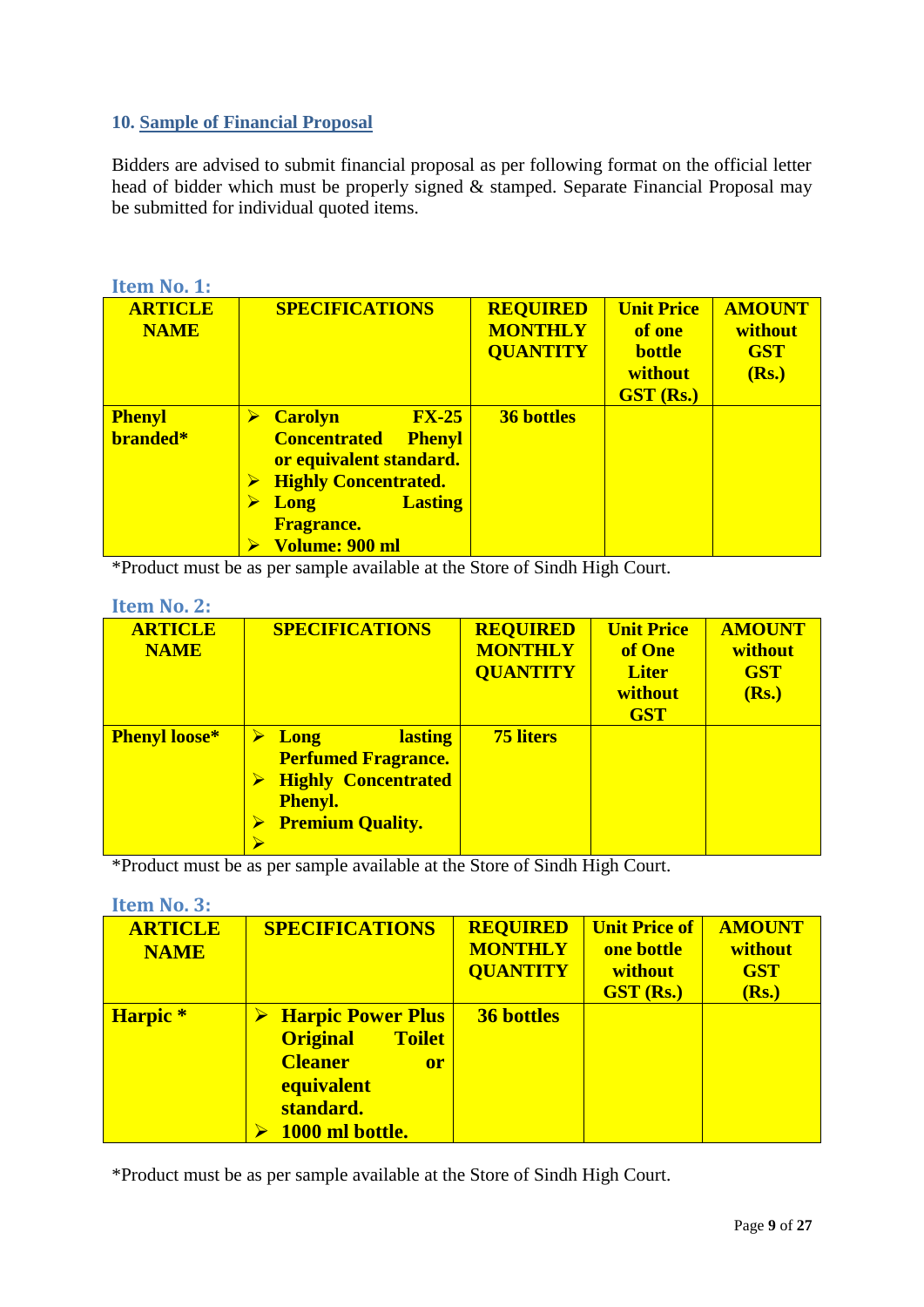<span id="page-9-0"></span>

| <b>Item No. 4:</b>                                      |                                                                                                                                                                     |                                                      |                                                                      |                                                 |
|---------------------------------------------------------|---------------------------------------------------------------------------------------------------------------------------------------------------------------------|------------------------------------------------------|----------------------------------------------------------------------|-------------------------------------------------|
| <b>ARTICLE</b><br><b>NAME</b>                           | <b>SPECIFICATIONS</b>                                                                                                                                               | <b>REQUIRED</b><br><b>MONTHLY</b><br><b>QUANTITY</b> | <b>Unit Price</b><br>of One<br><b>Liter</b><br>without<br><b>GST</b> | <b>AMOUNT</b><br>without<br><b>GST</b><br>(Rs.) |
| <b>Hand</b><br><b>wash</b><br>$\frac{1}{2}$ (loose) $*$ | $\triangleright$ Perfumed Hand wash.<br>$\triangleright$ Premium Quality.<br><b>Concentrated</b><br>hand<br>wash.<br><b>Anti-bacterial.</b><br><b>Soft on skin.</b> | <b>50 liters</b>                                     |                                                                      |                                                 |

\*Product must be as per sample available at the Store of Sindh High Court.

<span id="page-9-1"></span>

| <b>Item No. 5:</b>                         |                                                                                                                                                                                             |                                                      |                                                                                |                                                 |
|--------------------------------------------|---------------------------------------------------------------------------------------------------------------------------------------------------------------------------------------------|------------------------------------------------------|--------------------------------------------------------------------------------|-------------------------------------------------|
| <b>ARTICLE</b><br><b>NAME</b>              | <b>SPECIFICATIONS</b>                                                                                                                                                                       | <b>REQUIRED</b><br><b>MONTHLY</b><br><b>QUANTITY</b> | <b>Unit</b><br><b>Price of</b><br>one bottle<br>without<br><b>GST</b><br>(Rs.) | <b>AMOUNT</b><br>without<br><b>GST</b><br>(Rs.) |
| <b>Hand</b><br><b>wash</b><br>$(branded)*$ | $\triangleright$ Dettol<br><b>Original</b><br><b>Anti</b><br><b>Bacteria</b><br><b>equivalent</b><br><b>details</b><br>standard.<br><b>PH</b> balanced hand wash.<br><b>Volume: 250 ml.</b> | 25 bottles                                           |                                                                                |                                                 |

\*Product must be as per sample available at the Store of Sindh High Court.

<span id="page-9-2"></span>

| Item No. 6:                   |                                                                                                                                                              |                                                      |                                                                            |                                                 |
|-------------------------------|--------------------------------------------------------------------------------------------------------------------------------------------------------------|------------------------------------------------------|----------------------------------------------------------------------------|-------------------------------------------------|
| <b>ARTICLE</b><br><b>NAME</b> | <b>SPECIFICATIONS</b>                                                                                                                                        | <b>REQUIRED</b><br><b>MONTHLY</b><br><b>QUANTITY</b> | <b>Unit Price</b><br>of one<br><b>Liter</b><br>without<br><b>GST (Rs.)</b> | <b>AMOUNT</b><br>without<br><b>GST</b><br>(Rs.) |
| <b>Bleach (loose)*</b>        | $\triangleright$ Premium Quality.<br>$\triangleright$ Concentrated.<br>$\triangleright$ Best for washing<br>all<br>types of floors, tiles,<br>washrooms etc. | <b>50 liters</b>                                     |                                                                            |                                                 |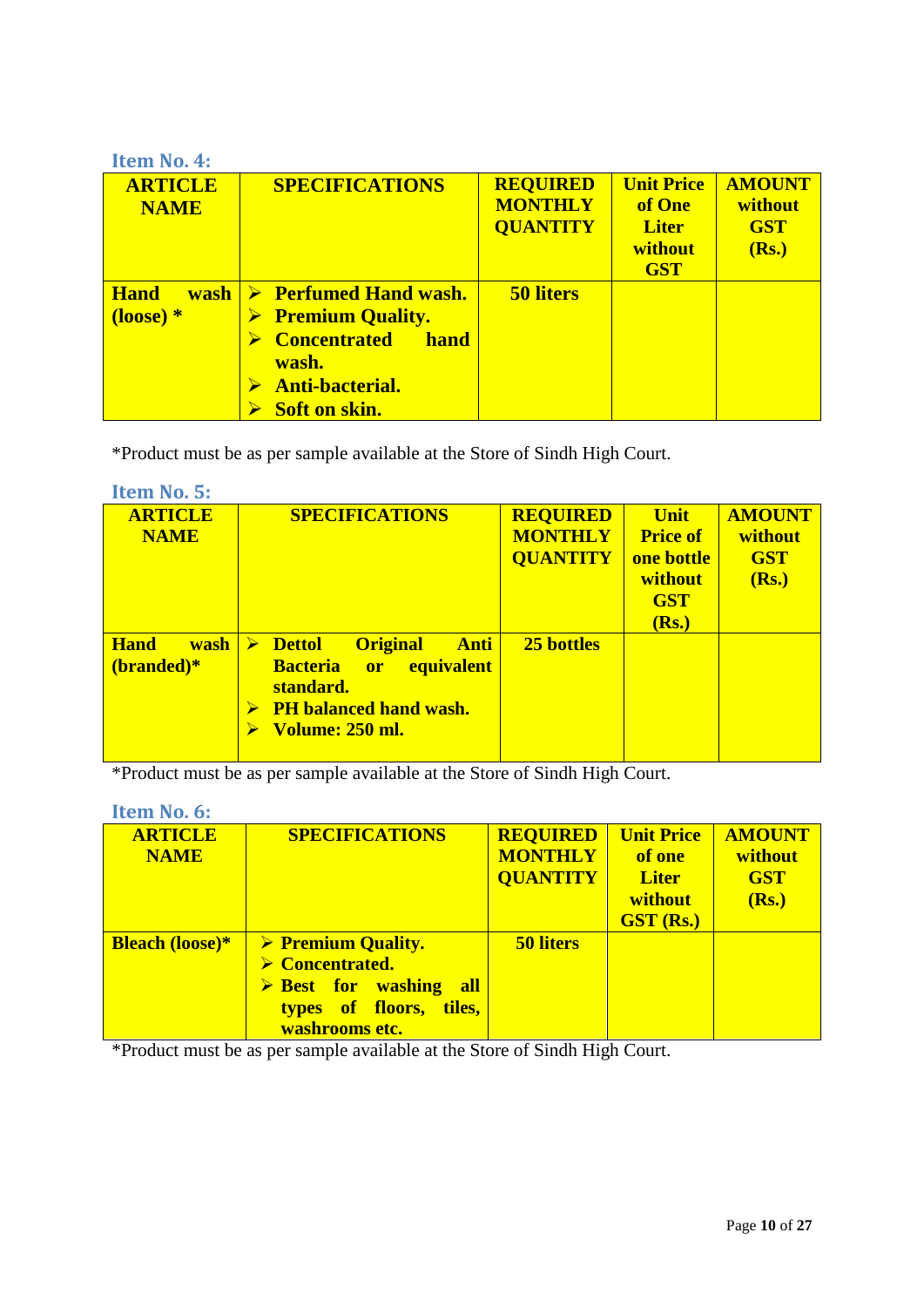## <span id="page-10-0"></span>**Item No. 7:**

| <b>ARTICLE</b><br><b>NAME</b> | <b>SPECIFICATIONS</b>                                                                                            | <b>REQUIRED</b><br><b>MONTHLY</b><br><b>QUANTITY</b> | <b>Unit Price</b><br>of One<br><b>Soap</b><br>without<br><b>GST (Rs.)</b> | <b>AMOUNT</b><br>without<br><b>GST</b><br>(Rs.) |
|-------------------------------|------------------------------------------------------------------------------------------------------------------|------------------------------------------------------|---------------------------------------------------------------------------|-------------------------------------------------|
| Lux Soap*                     | <b>Lux or equivalent</b><br>standard.<br><b>Soft Touch &amp; Soft</b><br><b>Fragrant Skin.</b><br>Gram: 110 gram | 50                                                   |                                                                           |                                                 |

\*Product must be as per sample available at the Store of Sindh High Court.

<span id="page-10-1"></span>

| <b>Item No. 8:</b>            |                                                                                                          |                                                      |                                                                           |                                                 |
|-------------------------------|----------------------------------------------------------------------------------------------------------|------------------------------------------------------|---------------------------------------------------------------------------|-------------------------------------------------|
| <b>ARTICLE</b><br><b>NAME</b> | <b>SPECIFICATIONS</b>                                                                                    | <b>REQUIRED</b><br><b>MONTHLY</b><br><b>QUANTITY</b> | <b>Unit Price</b><br>of One<br><b>Soap</b><br>without<br><b>GST (Rs.)</b> | <b>AMOUNT</b><br>without<br><b>GST</b><br>(Rs.) |
| <b>Nylon Soap</b>             | $\triangleright$ Nylon<br><b>Soap</b><br><sub>or</sub><br>equivalent standard.<br>$\geq 101$ Local Made. | <b>25</b>                                            |                                                                           |                                                 |

- 1. Rates must be quoted in Pakistani Currency.
- 2. Rates must be quoted without GST. GST shall be applicable as per rules.
- 3. All government taxes shall be applicable as per rules.
- 4. All government taxes will be deducted by the office of A.G Sindh and its decision shall be final in respect of taxation and billing.
- 5. Rate shall remain valid for one financial year i.e. till 31<sup>st</sup> May, 2020.
- 6. Bidders must have active Vendor ID of A.G Sindh.
- 7. Successful Bidder (s) will be required to submit complete bill along with copies of required documents to Budget Branch of Sindh High Court for forwarding the same to Accountant General Sindh, Karachi.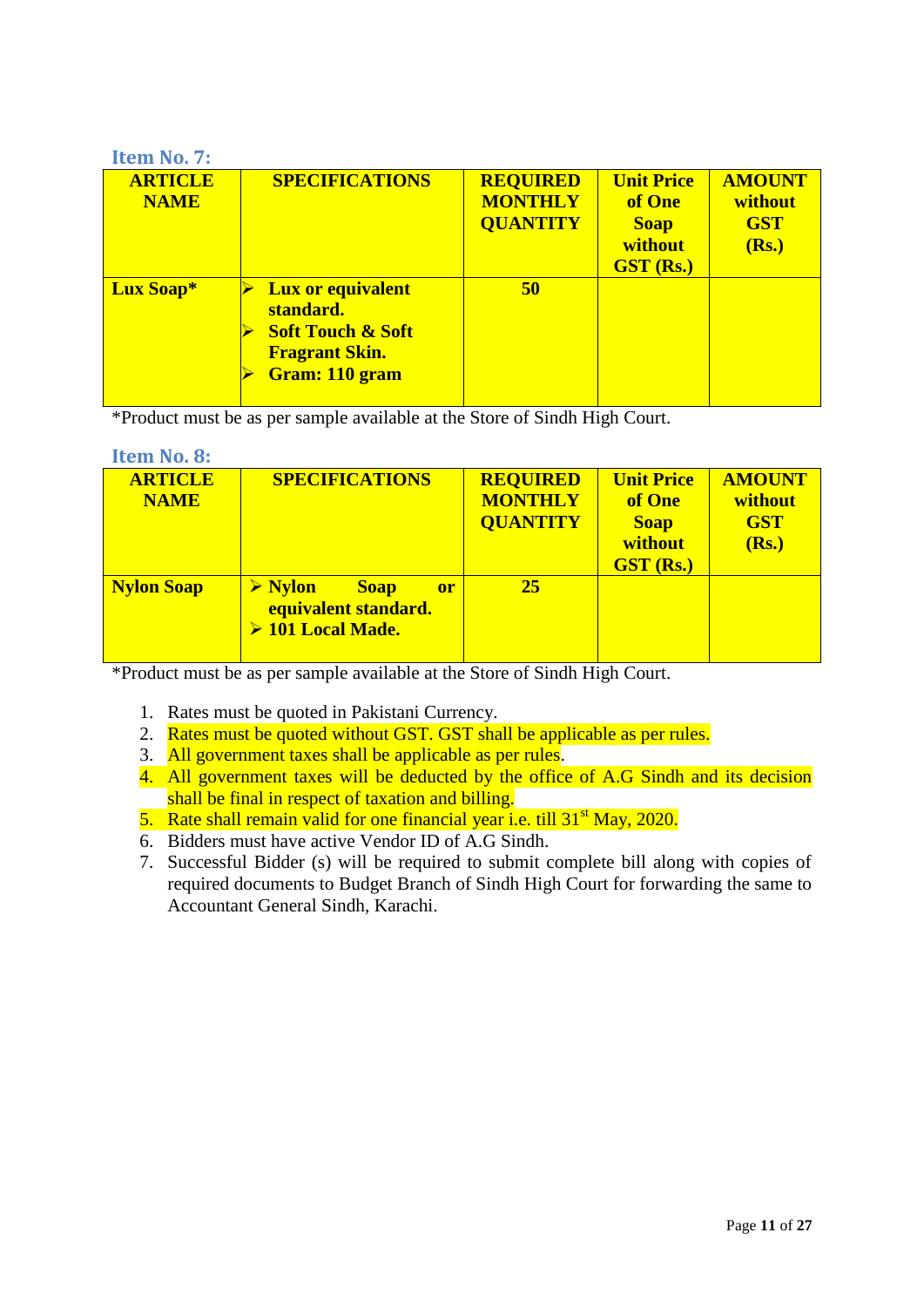| S.No | <b>Name of Items</b>           | of<br>Unit<br><b>Measurement</b><br>$(\text{per} \quad \text{ream}/ )$<br>per packet/<br>per box/ per<br>dozen/<br>per<br>item/etc) | Unit<br>without<br>Rs.<br>(in figures) | Price<br><b>GST</b> | <b>Annual</b><br><b>Required</b><br>Quantity | <b>Amount</b><br>Rs.<br>without<br><b>GST</b> |
|------|--------------------------------|-------------------------------------------------------------------------------------------------------------------------------------|----------------------------------------|---------------------|----------------------------------------------|-----------------------------------------------|
|      | <b>Total Amount</b>            |                                                                                                                                     |                                        |                     |                                              |                                               |
|      | 2% of Total Amount             |                                                                                                                                     |                                        |                     |                                              |                                               |
|      | <b>Pay Order Number</b>        |                                                                                                                                     |                                        |                     |                                              |                                               |
|      | <b>Pay Order Issuance Date</b> |                                                                                                                                     |                                        |                     |                                              |                                               |
|      | <b>Name of Banker</b>          |                                                                                                                                     |                                        |                     |                                              |                                               |
|      | <b>Amount of Pay Order</b>     |                                                                                                                                     |                                        |                     |                                              |                                               |
|      | <b>Period of Validity</b>      |                                                                                                                                     |                                        |                     |                                              |                                               |

# <span id="page-11-0"></span>**11. Calculation of Bid Security**

# <span id="page-11-1"></span>**12. Delivery Mechanism**

- 1. This rate contract shall be valid for one financial year (till  $31<sup>st</sup>$  May, 2020)
- 2. Purchase Order will be issued from time to time keeping in view the requirement of Sindh High Court.
- 3. Successful bidder shall deliver the goods within seven (07) calendar days of issuance of Purchase Order.
- 4. Delivery shall be made at the Store of Sindh High Court. Building Supervisor will receive the goods and make signature on the delivery challan.

# <span id="page-11-2"></span>**13. Payment Mechanism**

- 1) Payment shall not be made in advance before making deliveries.
- 2) The successful bidder after completing delivery will submit complete bills along with delivery challan and copies of required documents to Budget Branch of this Court for forwarding the same to Office of A.G Sindh.
- 3) Bidder shall be responsible to make it sure that all the required documents are submitted along with bill. It is better to submit bill in coordination with the Accounts Officer of this Court.
- 4) Budget Branch shall forward the bill to the Office of A.G Sindh for payment. All taxes shall be deducted by the Office of A.G Sindh, as per rules.
- 5) The concerned official of Budget Branch will collect the cheque from the office of A.G Sindh.
- 6) Bidder will collect the cheque from the office of Budget Branch after submitting authority letter.
- 7) Sindh High Court believes in honesty, integrity and transparency in procurement. Bidders are advised to report the corruption matters directly to Registrar, High Court of Sindh, Karachi, if they are asked to give gifts/ bribe/ cash/ etc for receiving cheques.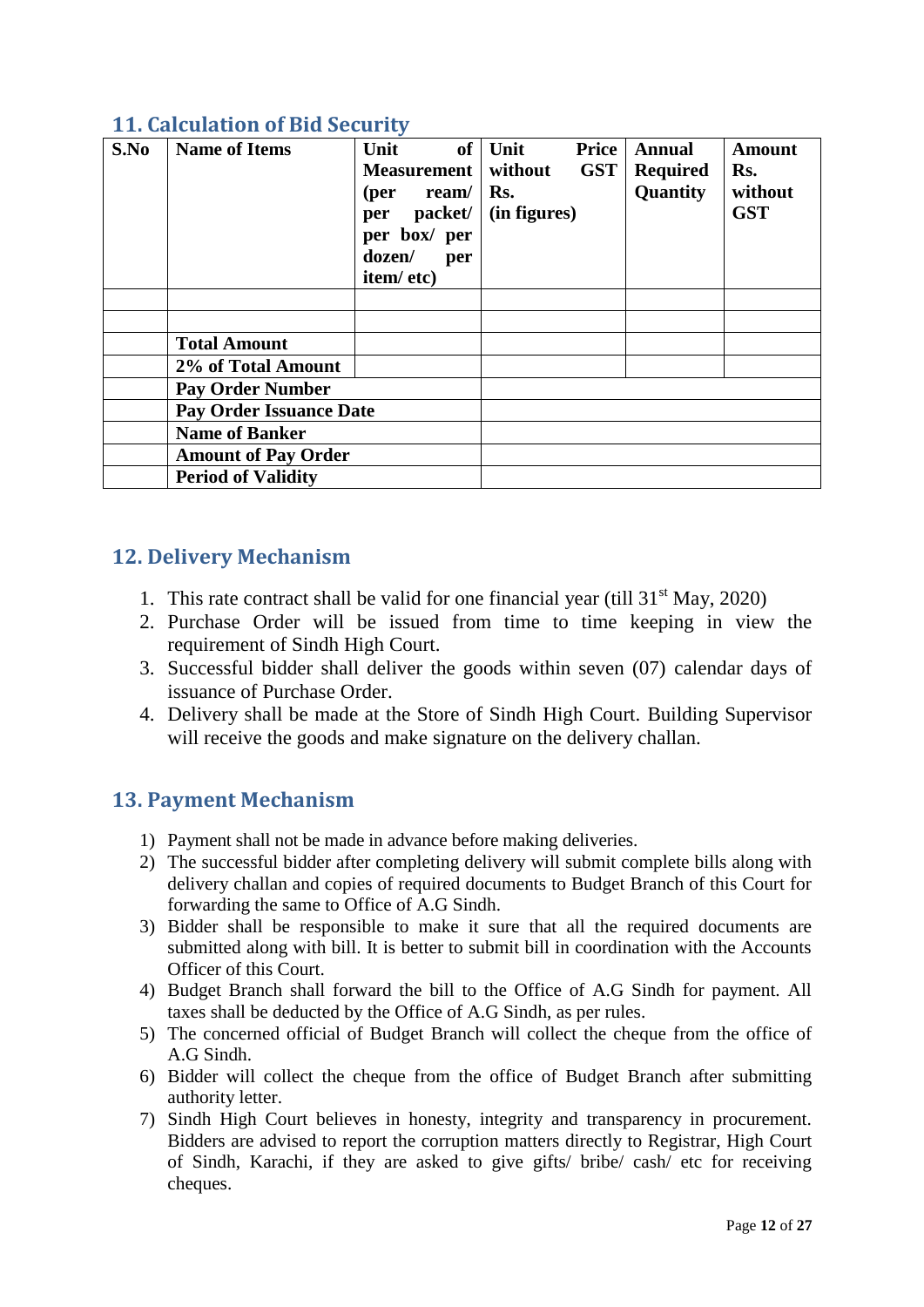#### <span id="page-12-0"></span>**14. Terms & Conditions:**

- 1. **Bidding Method**: **Single Stage-One Envelope** method will be adopted for bidding process as per SPPRA Rules.
- 2. **Duration of Rate Contract**: Rate Contract shall remain valid till  $31<sup>st</sup>$  May, 2020.
- 3. **Timing of Delivery**: Bidder shall be made delivery within seven (07) calendar days of receipt of Purchase Order. Purchase Order shall be issued keeping in view the requirement and release of funds. The delivery should be made by the supplier at the store of High Court of Sindh, Principal Seat, Karachi.
- 4. **Qualification/ Eligibility:** Bidders are bound to submit soft and hard copies of all documents as mentioned in Eligibility Criteria Section, in order to establish their eligibility to participate in bid. In case of non-availability of either, soft or hard copy, bidder may be disqualified.
- 5. **Bid Security:** All bids must be accompanied by an earnest money/ security of **1% of total bid amount**.
- 6. **Release of Bid Security**: The bid security of unsuccessful bidder will be released by SHC after award of work or after expiry of bid validity period as per rules.
- 7. **Late Bids**: Sindh High Court shall not consider any bid that arrives after the deadline for submission of bids, as reflected in NIT. Any bid received after the deadline for submission of bids shall be declared late, rejected, and returned unopened to the Bidder.
- 8. **Responsive Bids**: A substantially responsive Bid is one that conforms to all the terms, conditions, and specifications of the Bidding Documents without material deviation, reservation, or omission. Non-responsive Bids shall not be considered. Bidders are advised in their own interest to prepare their bids as per format, requirements, terms & conditions, mentioned in bid documents. Bidders are also advised to submit soft and hard copies of all required documents along with their bids.
- 9. **Award of Contract**: Sindh High Court may award the Contract to the Bidder whose offer has been determined to be the lowest bid and is substantially responsive to the Bidding Documents, provided further that the Bidder is determined to be qualified to perform the Contract satisfactorily.
- 10. **Notification/ Purchase Order for Award of Contract**: Prior to the expiration of the period of bid validity, Sindh High Court will notify the successful Bidder, in writing, that its Bid has been accepted. Until a formal Contract is prepared and executed, the purchase order/ notification of award shall constitute a binding Contract.
- 11. **Performance Security**: The bid security of successful bidder will be released after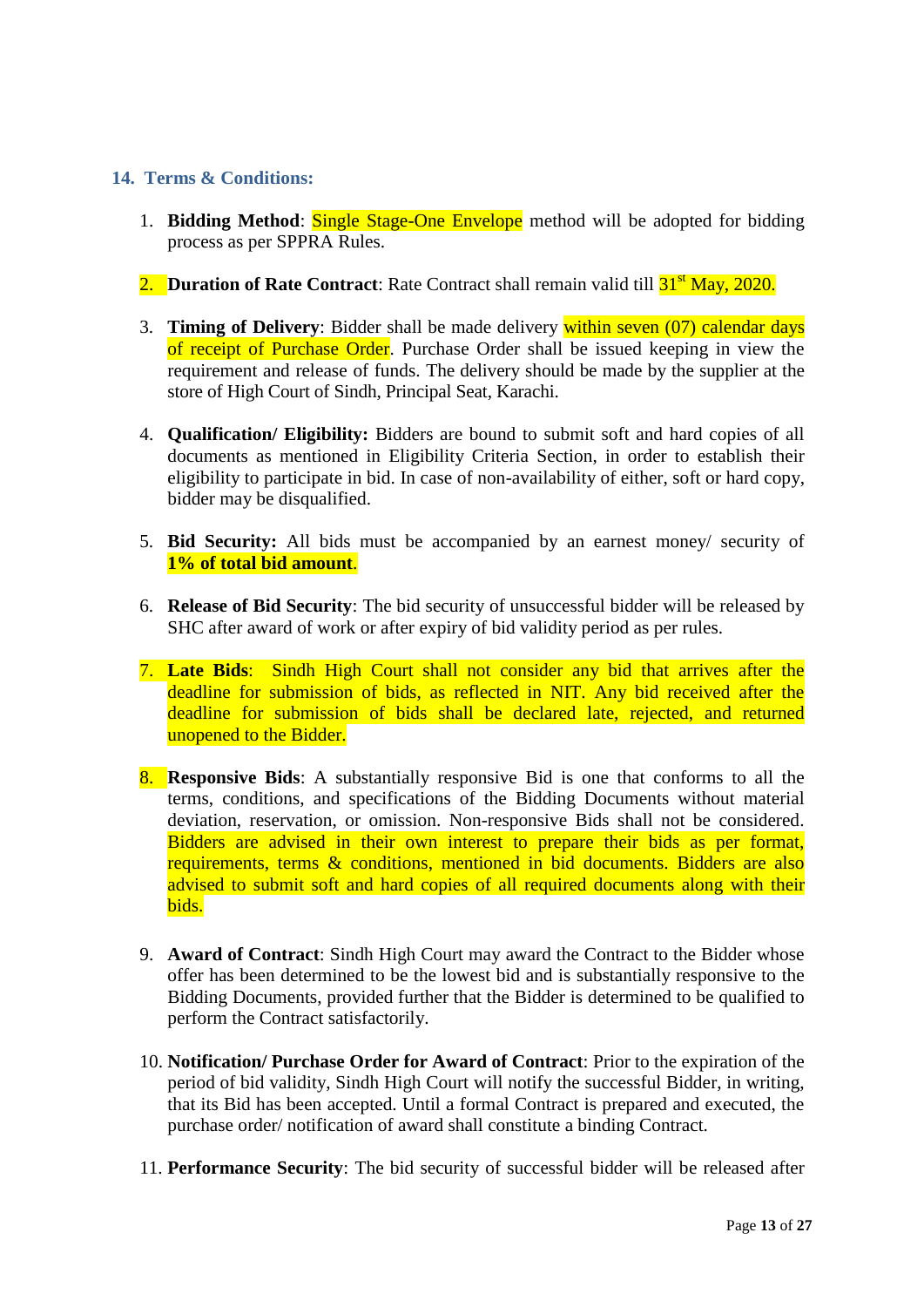submission of Performance Security equal to  $5\%$  of total cost of contract.

- 12. **Release of Performance Security**: Performance Security shall be released after successful completion of contract and issuance of satisfactory certificate from Assistant Registrar, Resident-II.
- 13. **Validity Period:** The procurement contract will be awarded within bid **validity period i.e. 90 days** as per SPRRA Rules.
- 14. **Receiving/Acceptance of Purchase Order:** The vendor will sign the copy of the Purchase Order as acknowledgement. Copy of Purchase Order along with relevant documents must be submitted along with bill.
- 15. **Delayed Delivery:** 1% penalty of the total amount will be imposed per day for which the company/firm/agency failed to deliver within the delivery/execution period or the request for extension in delivery time declined by SHC.
- 16. **Inspection:** Physical inspection will be carried out by the Store Supervisor of this Court. Ordered material is subject to final inspection at the time of delivery.
- 17. **Quantity Delivered:** Competent Authority reserves the right to increase/decrease the quantity as per requirement and availability of funds, as per rules.
- 18. **Payment Term:** Payment shall not be made in advance before making delivery. Payment shall be issued by the office of A.G Sindh and cheque will be handed over to bidder (s) or his authorized representative (s).
- 19. **Condition of Goods**: All items must meet in all respects with the specifications & conditions of the Order and must be in good condition & conform to the best industrial quality standards; otherwise they will be liable to be rejected as per rules.
- 20. **Rejection of Goods:** We reserve the right to cancel any or all the items if material is not in accordance with our specification or if the delivery is delayed.
- 21. **Disclosure of Confidential Script/Material:** All rights reserve with the SHC and no information either in written/electronic media/copying form should be disseminated without the permission of the authority.
- 22. **Resolution of Differences:** In case of any difference or dispute arises between the parties, the same shall be dealt with as per rules.
- 23. **Rules, Regulations & Policies:** All rules, regulations and policies will be governed in accordance to the SPPRA.
- 24. **Mistakes in Calculation:** The contractor/ supplier will be liable for any mistakes in calculation of price/ rate and amount and shall be liable to suffer the loss arises at any stage of contract, due to mistakes in calculation or tax rates.
- 25. **Government tax(es), levi(es) and charges(s)**: All Government taxes (including Income tax and stamp duty), levies and charges will be charged as per rules. Bidder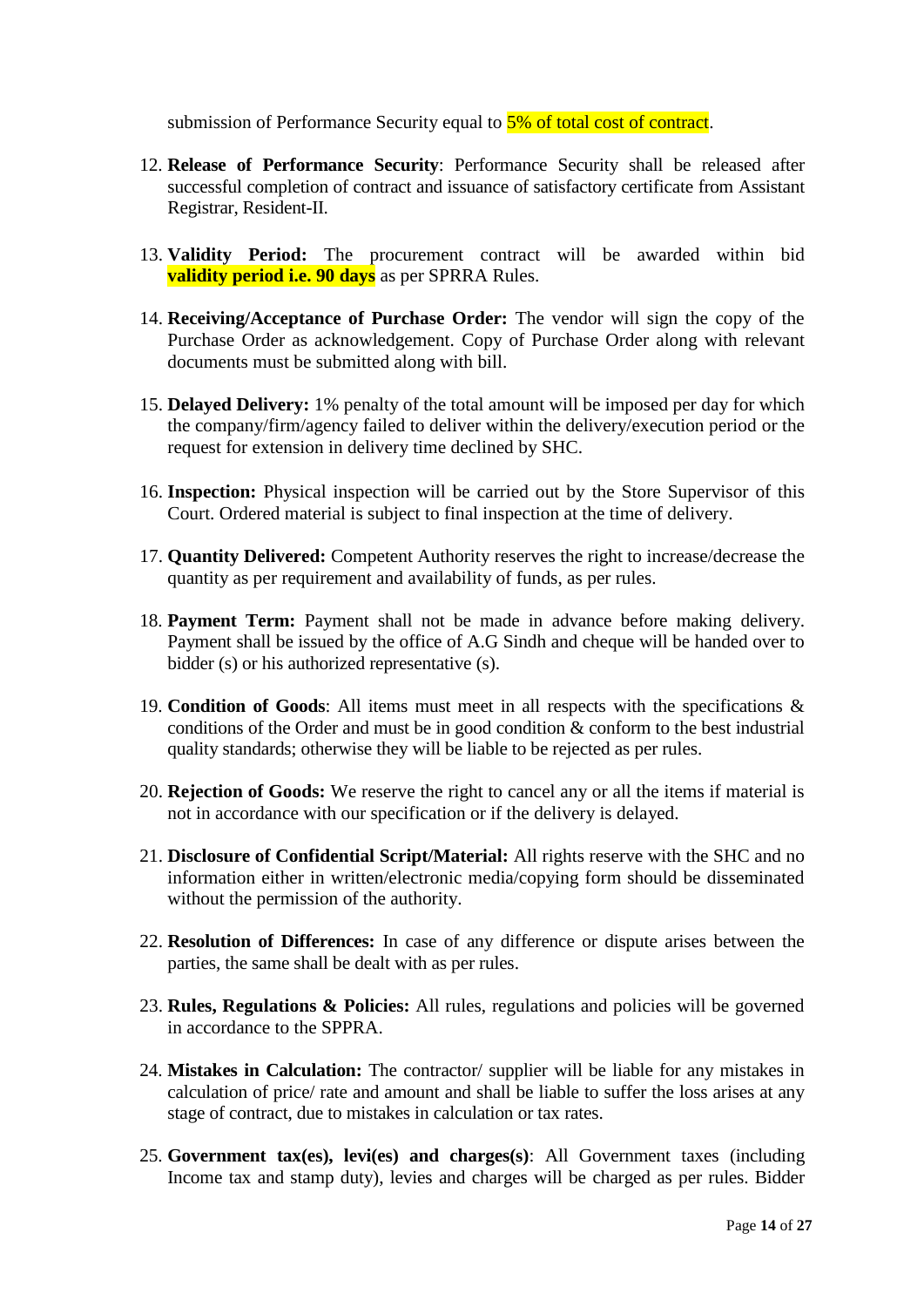should keep them updated regarding taxation issues in consultation with the relevant tax regulatory authorities.

26. **Stamp Duty**: Stamp duty will be levied as per rules.

#### 27. **Alternative Bids**: Alternative bids shall not be considered.

- 28. **Cost of Bidding**: The Bidder shall bear all costs associated with the preparation and submission of its bid, and Sindh High Court shall not be responsible or liable for those costs, regardless of the conduct or outcome of the bidding process.
- 29. **Rights of Sindh High Court**: Sindh High Court reserves the right to accept or reject any bid, and to annul the bidding process and reject all bids at any time prior to contract award, without thereby incurring any liability to Bidders.
- 30. **Interest on Late Payments**: No interest shall be paid on late payment in case, cheque is received late from the Office of A.G Sindh. However, every effort shall be made for timely payments to successful bidders.
- 31. **Insurance:** The goods supplied under that contract should be fully insured. All cost of insurance shall be paid by the successful bidder. If the goods are not insured then risk if any shall be suffered by the successful bidder.
- 32. **Warrants:** Supplier must warrants that goods supplied would be new, unused and as per best industrial standards.
- 33. **Fraud & Corruption**: SHC shall reject a proposal for award if it determines that the bidder has engaged in corrupt, fraudulent, collusive, coercive or obstructive practices in competing for the tender in question.
- 34. **Termination of Contract**: SHC may terminate the contract, if the successful bidder fails to supply all or parts of goods within definite time or fails to perform any other obligations of contract or bidder has failed to submit performance security or bidder has involved in fraud/ corruption.
- 35. **Other**: SSPRA Rules will be followed for all other terms and conditions not specified/ mentioned/ ambiguous in this tender document. Kindly read SPPRA Rules available on [www.spprasindh.gov.pk](http://www.spprasindh.gov.pk/) for further details.

It is hereby certified that the terms and conditions have been read, agreed upon and signed.

| Name:               |  |
|---------------------|--|
| <b>Designation:</b> |  |
| Signature & stamp   |  |
| <b>Cell No</b>      |  |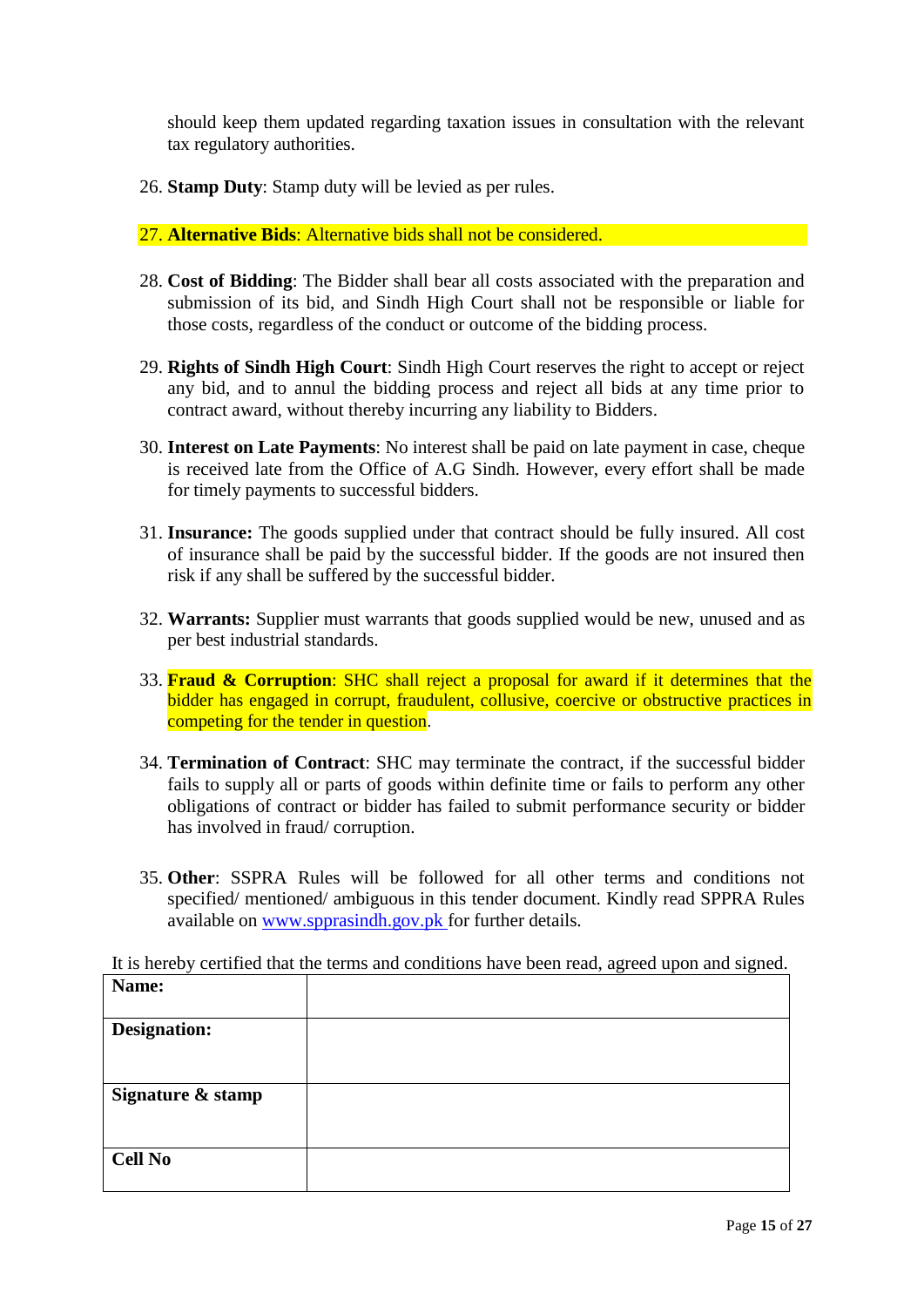# It is hereby certified that the terms and conditions have been read, agreed upon and signed.

| M/s.                         |  |
|------------------------------|--|
| <b>Year of Establishment</b> |  |
| Name of contact Person       |  |
| Address                      |  |
| Sales Tax Registration No.   |  |
| National Tax No.             |  |
| Mobile No.                   |  |
| Telephone No.                |  |
| Fax No.                      |  |
| E-mail                       |  |
| Banker's Name and Contact    |  |
| Details                      |  |

**Stamp & Signature**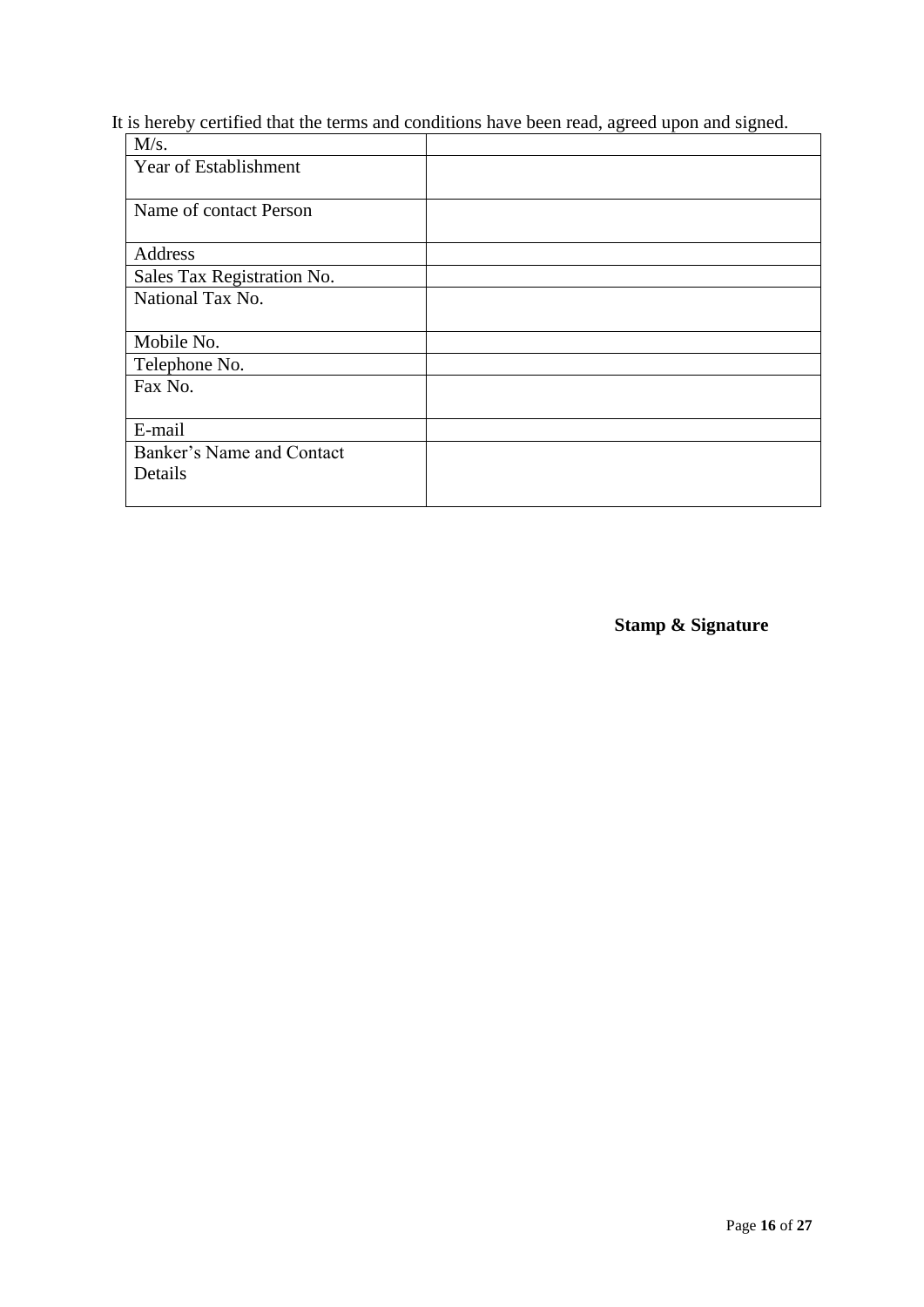#### <span id="page-16-0"></span>**15. Sample of Proposal Submission Form:**

To be printed on the letter head of firm.

Tender Reference No. Dated

The Learned Registrar, Sindh High Court, Karachi.

Dear Sir,

We, the undersigned, offer to provide our services for **"\_\_\_\_\_\_\_\_\_\_\_\_\_\_\_"**, as a Bid, sealed in an envelope.

We understand that Sindh High Court is not bound to accept any Proposal you receive and reserves the right to accept or reject any offer and to annul the bidding process and reject all proposals without assigning any reason or having to owe any explanation whatsoever.

The decision of Purchase Committee shall be final and cannot be challenged on any ground at any forum and the Purchase Committee will not be liable for any loss or damage to any party acting in reliance thereon.

Sincerely,

| Name            |
|-----------------|
| Designation,    |
| Name of Company |
| Dated:          |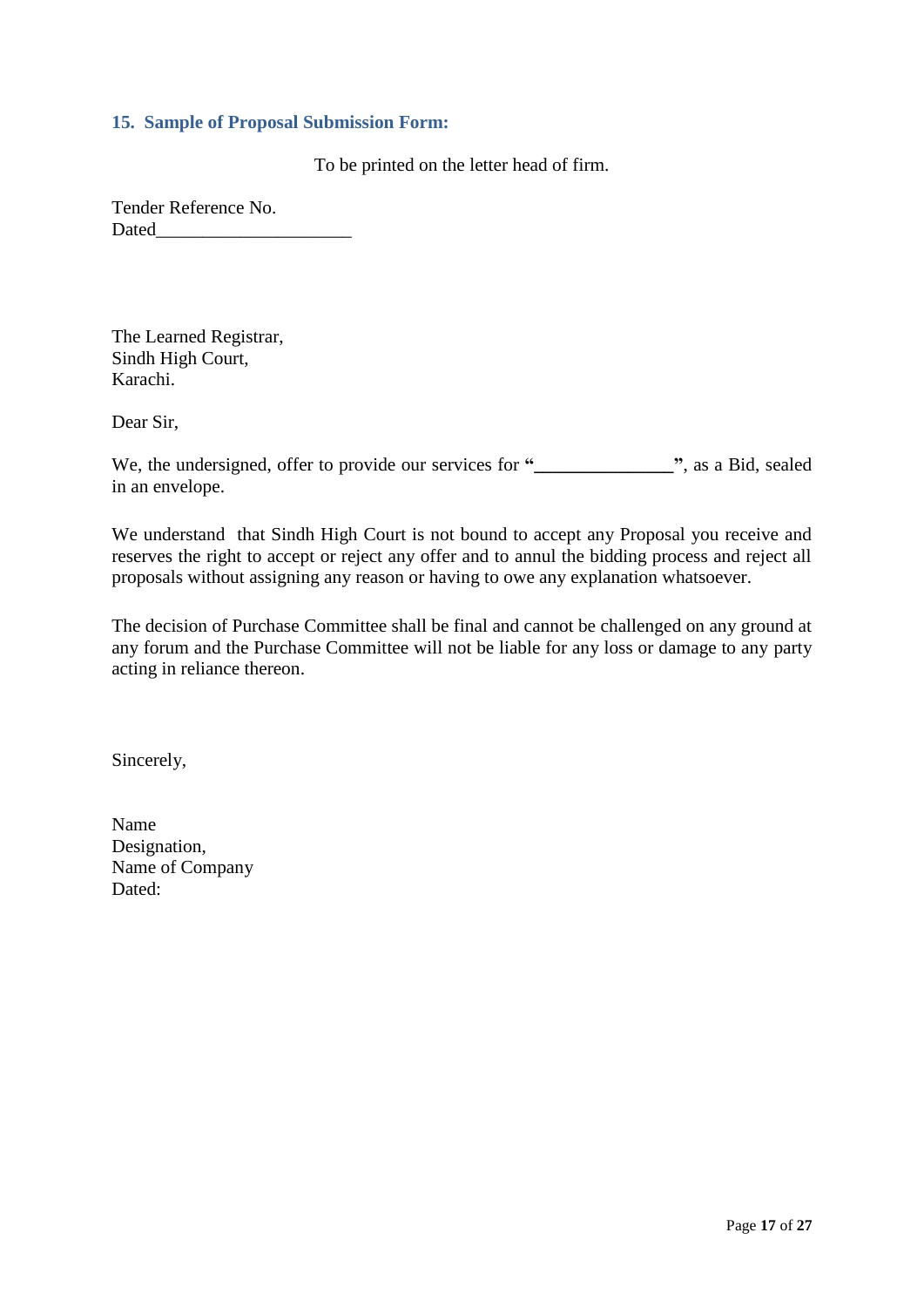#### <span id="page-17-0"></span>**16. Sample Inspection Form:**

Our representative \_\_\_\_\_\_\_\_\_\_\_\_\_\_\_\_ son of \_\_\_\_\_\_\_\_\_\_\_\_\_\_\_\_ holding CNIC No. \_\_\_\_\_\_\_\_\_\_\_\_\_\_\_\_\_ has inspected all the \_\_\_\_\_\_\_\_\_\_\_\_\_ items at the Store of Sindh High Court on \_\_\_\_\_\_\_\_\_\_\_\_\_\_\_\_\_\_\_\_.

All the rates have been quoted after inspecting samples and market research and we take full responsibility that in case of award of contract, all the articles will be provided as per specifications/ samples of High Court of Sindh. We understand that rate shall remain valid till  $31<sup>st</sup>$  May, 2020.

We understand that Sindh High Court reserves the right to reject the articles if the same are not as per samples of Sindh High Court.

| Name:               |  |
|---------------------|--|
|                     |  |
|                     |  |
| <b>Designation:</b> |  |
|                     |  |
|                     |  |
| Signature & stamp   |  |
|                     |  |
|                     |  |
|                     |  |
| <b>Cell No</b>      |  |
|                     |  |
|                     |  |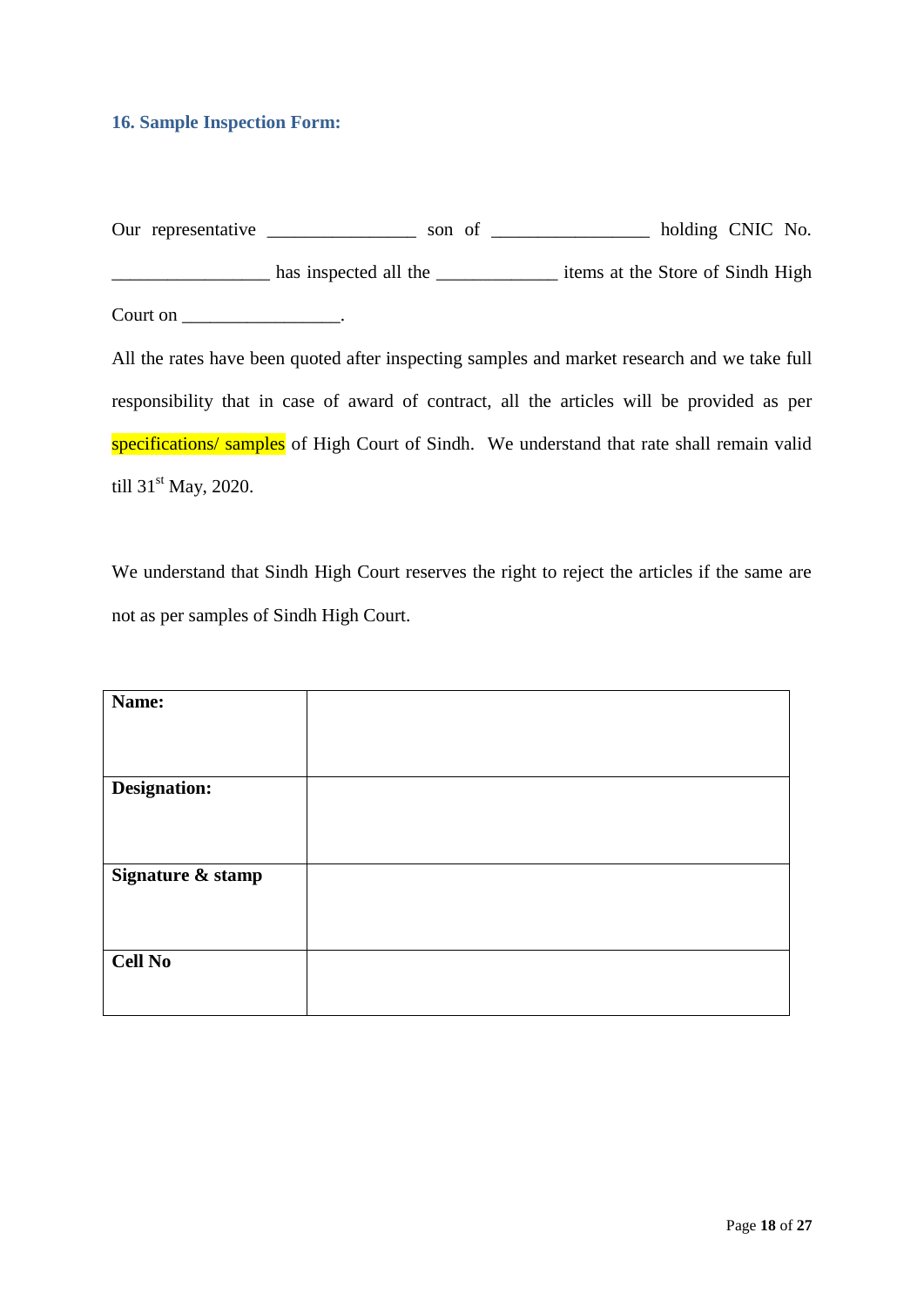# <span id="page-18-0"></span>**17. Consent regarding uploading of documents on websites**

It is undertaken that I have supplied all the required documents in both soft and hard copies, as mentioned in eligibility criteria section of this tender document. I do not have any objection if the said documents and technical and financial proposal of our firm are uploaded on the official websites of Sindh High Court and any other regulatory authority for the sake of transparency.

| Name:             |  |
|-------------------|--|
|                   |  |
|                   |  |
| Designation:      |  |
|                   |  |
|                   |  |
| Signature & stamp |  |
|                   |  |
|                   |  |
| <b>Cell No</b>    |  |
|                   |  |
|                   |  |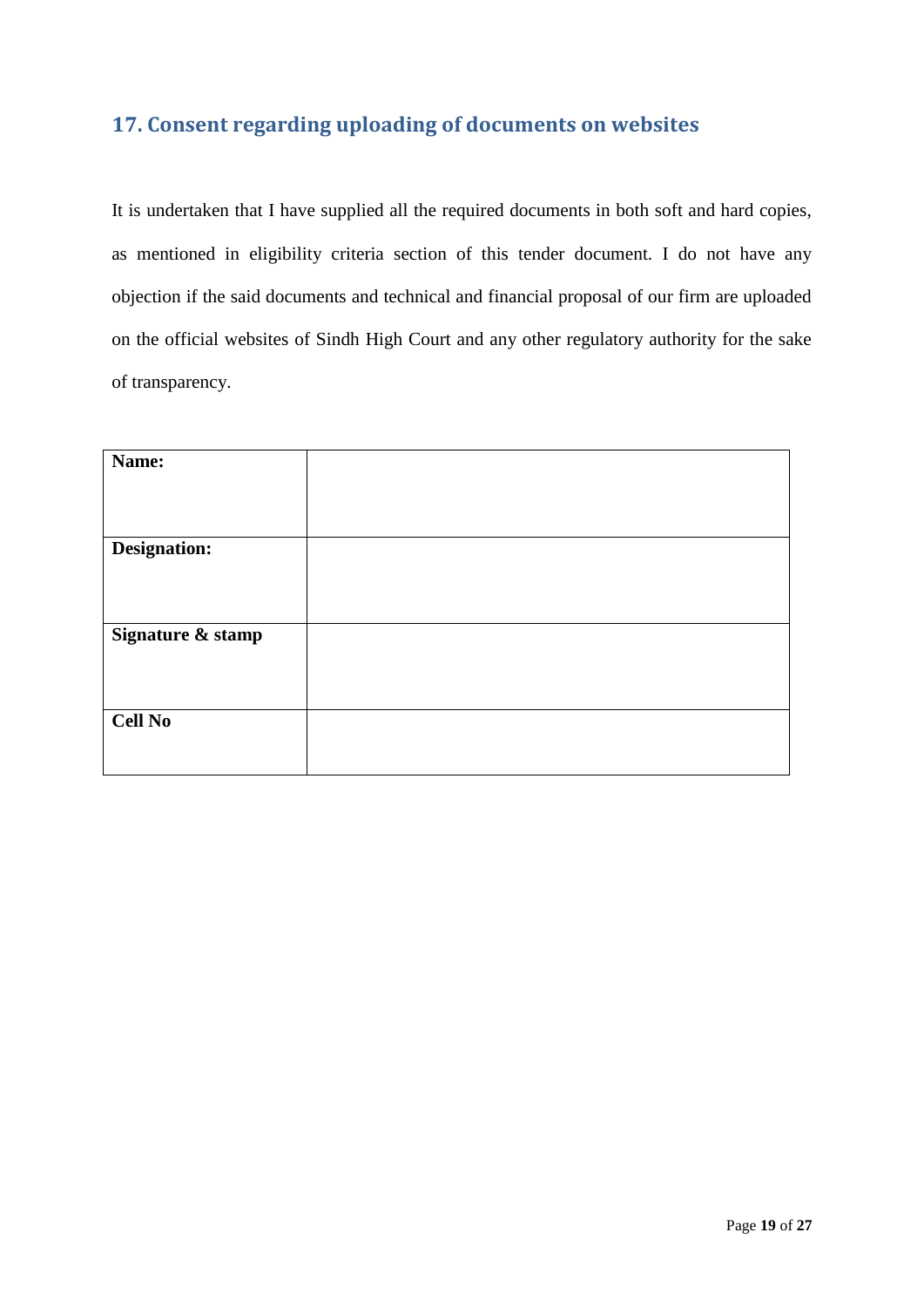# <span id="page-19-0"></span>**18. Sample of Purchase Order**

| <u>THE HIGH COURT OF SINDH, KARACHI</u><br>Dated: DD/MM/YY<br>No.                                                                                                                                                                                                                                                                                                                                                                                                                                                                                                                                                         |     |
|---------------------------------------------------------------------------------------------------------------------------------------------------------------------------------------------------------------------------------------------------------------------------------------------------------------------------------------------------------------------------------------------------------------------------------------------------------------------------------------------------------------------------------------------------------------------------------------------------------------------------|-----|
| All<br>Communications<br>should be<br>To,<br>addressed<br>M/s.<br>to the<br><b>REGISTRAR</b><br>Road,<br><b>HIGH COURT</b><br>OF<br>Karachi.<br><b>SINDH</b><br><b>KARACHI</b>                                                                                                                                                                                                                                                                                                                                                                                                                                            |     |
| Subject:<br><b>Award of Tender for procurement of</b>                                                                                                                                                                                                                                                                                                                                                                                                                                                                                                                                                                     |     |
| I am directed to inform you that the Hon'ble Competent<br>Authority has been pleased to pass order to award the Tender Reference No.<br>dated ___________ to M/s. ________________ @ Rs. _____________/- per unit<br>as per terms and conditions mentioned in tender document. All government taxes<br>shall be applicable as per rules and decision of A.G Sindh shall be final.                                                                                                                                                                                                                                         |     |
| You<br>$\frac{1}{2}$ as<br>specifications/ make & model mentioned in approved Bid Evaluation Report and<br>Technical & Financial Proposal of your company (copies enclosed) with further<br>direction to submit Bills along with copies of following documents at the earliest.<br>1. Complete Bill.<br>2. Complete Delivery Challan.<br>3. Copies of all relevant tax registration certificates.<br>4. Copy of Bank Maintenance Certificate.<br>5. Copies of relevant SROs (if any).<br>6. Copies of tax exemption certificates if any.<br>7. Copies of all other relevant documents as per requirement of A.G<br>Sindh. | per |
| <b>Deputy Registrar (Accounts)</b><br><b>FOR: REGISTRAR</b>                                                                                                                                                                                                                                                                                                                                                                                                                                                                                                                                                               |     |

I have carefully read & understood the contents of "Sample Purchase Order" and I do not have any objection on its contents.

| Name:             |  |
|-------------------|--|
| Designation:      |  |
| Signature & stamp |  |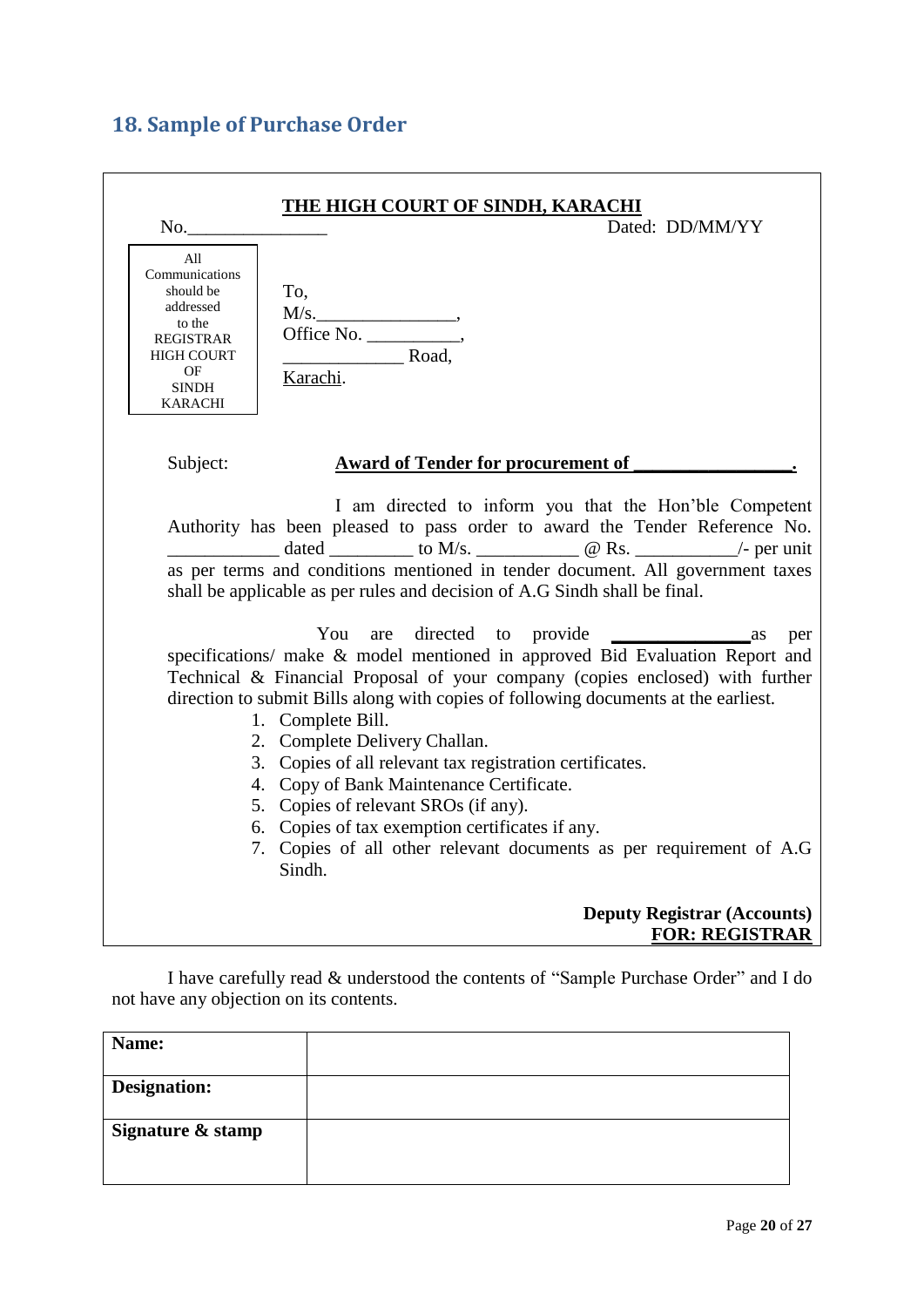#### <span id="page-20-0"></span>**19. Sample of Satisfactory Certificate**

It is certified that M/s. \_\_\_\_\_\_\_\_\_\_\_\_\_\_\_\_ has delivered goods as per Purchase

Order(s) dated \_\_\_\_\_\_\_\_\_\_\_\_, \_\_\_\_\_\_\_, \_\_\_\_\_\_\_\_\_, \_\_\_\_\_\_\_\_ & \_\_\_\_\_\_\_\_\_\_\_\_\_\_

and Tender document dated \_\_\_\_\_\_\_\_\_\_\_\_\_\_\_\_\_\_\_\_\_\_. All the delivered goods were as

per specifications & requirements of this Court. Payment may be made to supplier

Assistant Registrar (Resident-II)

## <span id="page-20-1"></span>**20. Sample of Contract:**

#### **CONTRACT BETWEEN SHC AND SUPPLIER FOR SUPPLY OF \_\_\_\_\_\_\_\_\_\_\_**

This Deed of Agreement is made and entered into on \_\_\_\_\_\_\_\_\_\_\_ day of \_\_\_\_\_\_\_\_\_\_ 2019

#### **BETWEEN**

Sindh High Court Establishment through its Registrar having its Office at High Court of Sindh, Saddar, Karachi, (here in after called SHC which term shall include its successors and assigns) on the **One Part**.

#### **AND**

having its office at \_\_\_\_\_\_\_\_\_\_\_\_\_\_\_\_\_\_\_\_\_\_\_\_\_\_ (here in after called SUPPLIER which term shall include successors and assigns) on the Other Part.

And whereas SHC desires to purchase for one financial year (till 31<sup>st</sup>) May, 2020) as per specifications/ requirements, terms & conditions mentioned in tender document and approved bid evaluation report.

**And whereas** SUPPLIER expresses his desire to provide the same as per specifications/ requirements, terms & conditions mentioned in tender document and approved bid evaluation report.

**And whereas** Supplier has represented that it is a professional and has the technical expertise, experience and resources to provide the goods as per specifications/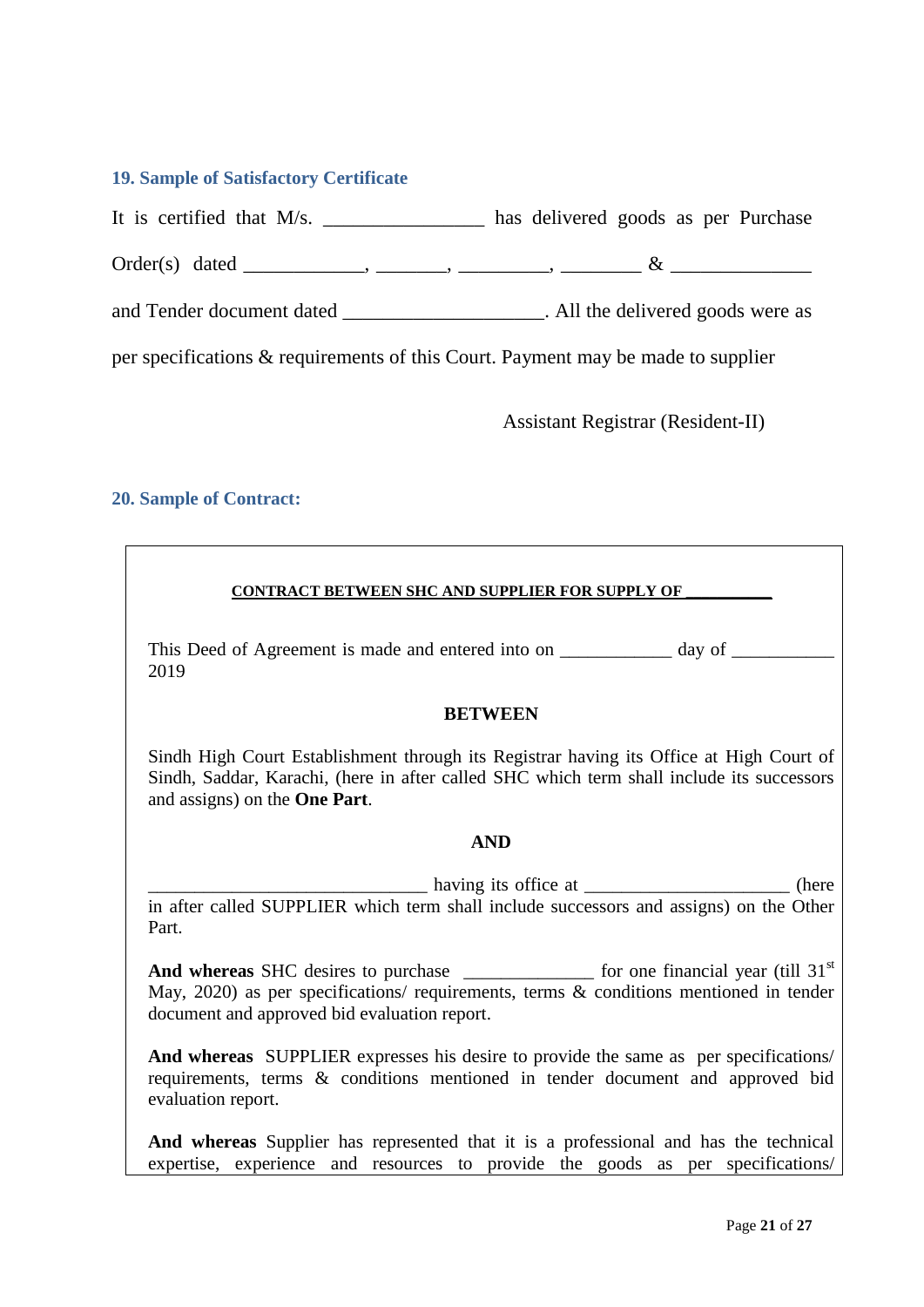requirements, mentioned in tender documents.

**Whereas** on the basis of the Supplier"s representations, SHC has agreed to purchase the same, in accordance with the terms and conditions tender document and this Agreement.

Now, therefore in consideration of the mutual promises and obligations set out in this Agreement, the sufficiency of which is hereby acknowledged, the Parties, intending to be legally bound, agree as follows:

Now this deed of agreement witness the terms and conditions as follows :

- 1. That the Agreement shall come into force immediately and shall remain valid until  $31<sup>st</sup>$  May, 2020 or cancelled by SHC.
- 2. That the quality and quantity of the materials shall be as per specification/ requirements mentioned in tender document.
- 3. That the delivery of the materials shall be made by SUPPLIER at their own cost, management and responsibility as per tender document.
- 4. That SUPPLIER shall be fully responsible for delivery of the materials in good condition at the Stores of SHC through delivery dockets in triplicate.
- 5. That Representatives of SHC i.e. Assistant Registrar, Resident-II and Store Supervisor shall inspect the goods and reserves the right to reject any goods if the representative(s) considers those to be inferior quality to the approved samples.
- 6. That the goods rejected by the representative(s) of SHC shall be replaced by SUPPLIER and SUPPLIER shall bear all risks/costs of the materials rejected by SHC.
- 7. That the cost of supply of materials will be (*enter amount and currency*). Rate shall remain valid for one financial year i.e. till 31<sup>st</sup> May, 2020.
- 8. That SHC reserves the right to change the quantity of items as per availability of budget and rules.
- 9. That SUPPLIER shall not without the consent in writing of SHC assign or sub-let the contract or any part thereof, or make any agreement with any person/company for the execution of any portion of the supply. In this regard consent by SHC will not relieve SUPPLIER from full and entire responsibility for this Agreement.
- 10. That SUPPLIER shall indemnify SHC in respect of all claims, damages, compensation or expenses payable in consequence of any injury or accident caused by them i.e., SUPPLIER.
- 11. That cost of transportation, or any other incidental charges, if required in connection of the delivery of goods shall be borne by SUPPLIER, as per rules.
- 12. That bills submitted by SUPPLIER shall be forwarded to A.G Sindh by SHC.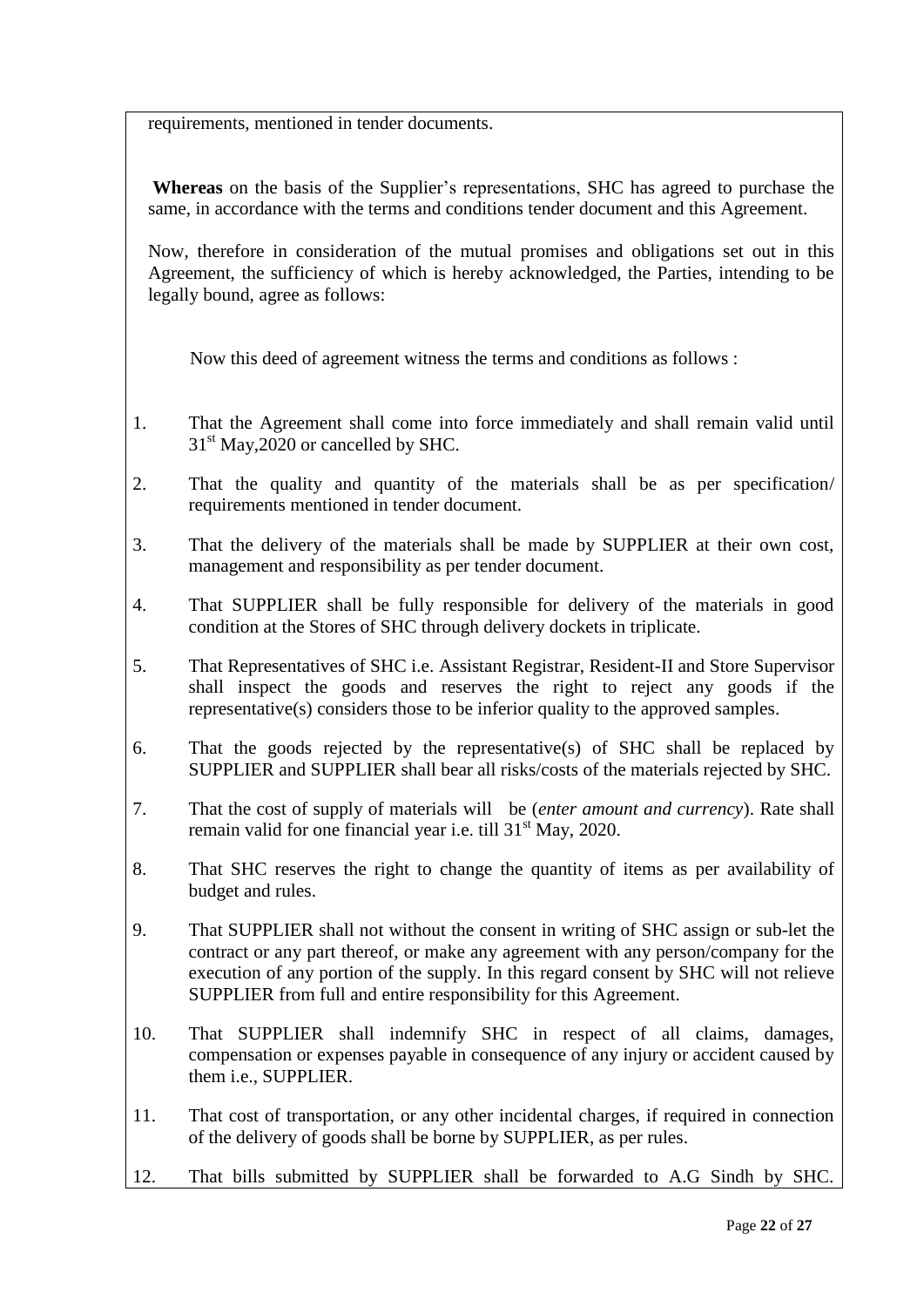SUPPLIER shall be responsible to submit copies of relevant documents along with bill in coordination with Office of Budget Branch of SHC.

- 13. That all taxes shall be deducted by the Office of A.G Sindh and its decision shall be final.
- 14. That all government taxes shall be applicable as per rules.
- 15. That Bid Security shall be released after submission of Performance Security of 5% of contract price.
- 16. That if SUPPLIER fails to deliver the materials as per agreed Schedule, penalty will be imposed by SHC at the rate of (1%) of total contract value for each day of delay.
- 17. That the terms of this Agreement shall be GOVERNED by the Laws of the Land.
- 18. The failure of a Party to fulfill any of its obligations under this Agreement shall not be considered to be a breach of, or a default under, this Agreement insofar as the inability arises from an event of Force Majeure, provided that the Party affected by that event has taken reasonable precautions, due care and attempted to put in place reasonable alternative arrangements all with the objective of carrying out the terms of this Agreement.
- 19. That In the event of any question or difference or dispute whatsoever arising between the Parties under or in connection with this Agreement or any provision herein contained or its constructions hereof, or as to any matter in any way connected therewith or arising therefrom which cannot be resolved amicably shall be referred to arbitration and finally settled by three arbitrators, one to be appointed by each party and the third by the two appointed arbitrators, in accordance with the Arbitration Act, 1940. The language of arbitration shall be English and the venue of the arbitration shall be Karachi. The decision of the arbitrators shall be final and binding on the Parties who shall give full effect thereto. Any judgment may be entered upon the award in any competent court having jurisdiction.

 IN WITNESS WHEREOF, each of the Parties has caused this Agreement to be executed by their respective, fully authorized representatives as of the date first written above.

REGISTRAR, HIGH COURT OF SINDH M/S.

SIGNATURE & OFFICIAL STAMP SIGNATURE & OFFICIAL **STAMP** 

------------------------------------- -------------------------------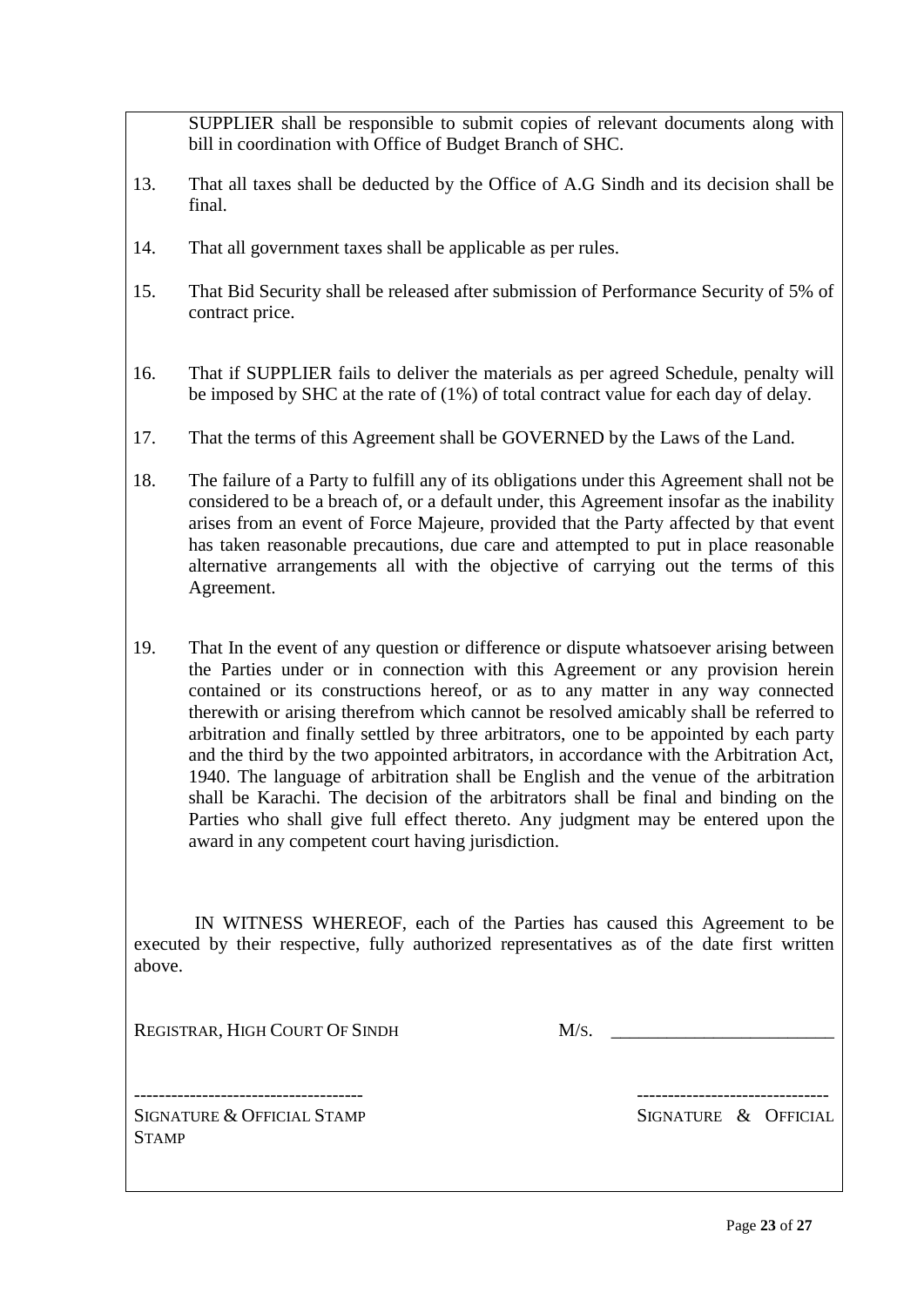| WITNESS:                                   |                      |
|--------------------------------------------|----------------------|
| NAME: FAIZ ALAM, I/C: A.R (RESIDENT-II)    |                      |
| SIGNATURE & OFFICIAL STAMP<br><b>STAMP</b> | SIGNATURE & OFFICIAL |
| NAME: AFTAB AHMED, I/C: A.R (BUDGET)       |                      |

I have carefully read & understood the contents of "Sample Contract" and I do not have any objection on its contents.

| Name:               |  |
|---------------------|--|
|                     |  |
| <b>Designation:</b> |  |
|                     |  |
| Signature & stamp   |  |
|                     |  |
|                     |  |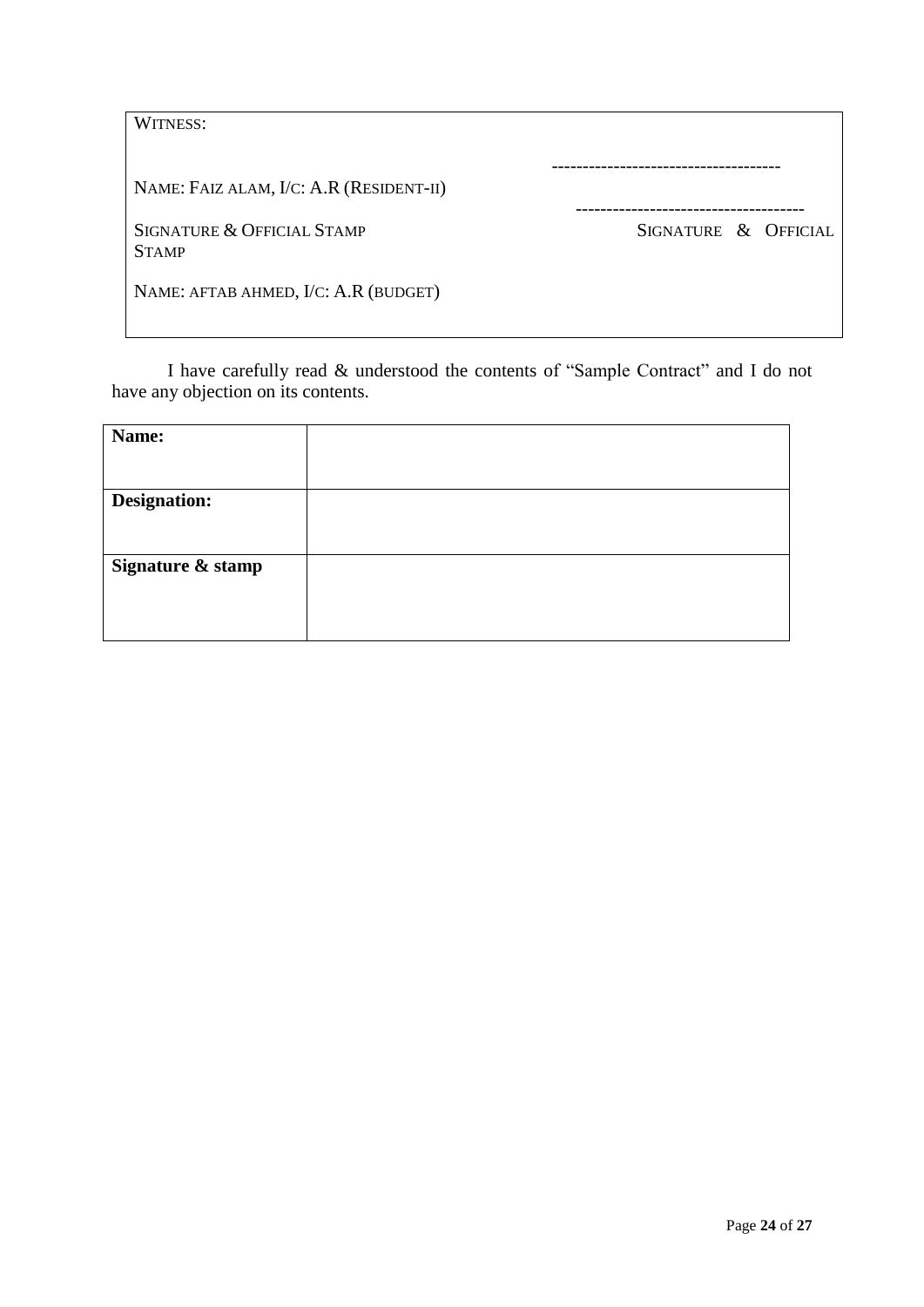#### <span id="page-24-0"></span>**21. SAMPLE OF INTEGRITY PACT**

#### **DECLARATION OF FEES, COMMISSION AND BROKERAGE ETC PAYABLE BY THE SUPPLIERS OF GOODS, SERVICES & WORKS IN CONTRACTS WORTH RS.10.00 MILLION OR MORE**

Contract No.\_\_\_\_\_\_\_\_\_\_\_\_\_\_\_\_ Dated \_\_\_\_\_\_\_\_\_\_\_\_\_\_\_\_\_\_ Contract Value: \_\_\_\_\_\_\_\_\_\_\_\_\_\_\_\_ Contract Title: \_\_\_\_\_\_\_\_\_\_\_\_\_\_\_\_\_

………………………………… [*Name of Contractor*] hereby declares that it has not obtained or induced the procurement of any contract, right, interest, privilege or other obligation or benefit from Government of Sindh (GoS) or any administrative department or agency thereof or any other entity owned or controlled by GoS through any corrupt business practice.

Without limiting the generality of the foregoing, [*name of Contractor*] represents and warrants that it has fully declared the brokerage, commission, fees etc. paid or payable to anyone and not given or agreed to give and shall not give or agree to give to anyone within or outside Pakistan either directly or indirectly through any natural or juridical person, including its affiliate, agent, associate, broker, consultant, director, promoter, shareholder, sponsor or subsidiary, any commission, gratification, bribe, finder"s fee or kickback, whether described as consultation fee or otherwise, with the object of obtaining or inducing the procurement of a contract, right, interest, privilege or other obligation or benefit in whatsoever form from GoS, except that which has been expressly declared pursuant hereto.

[*name of Contractor*] certifies that it has made and will make full disclosure of all agreements and arrangements with all persons in respect of or related to the transaction with GoS and has not taken any action or will not take any action to circumvent the above declaration, representation or warranty.

[N*ame of Contractor*] accepts full responsibility and strict liability for making any false declaration, not making full disclosure, misrepresenting facts or taking any action likely to defeat the purpose of this declaration, representation and warranty. It agrees that any contract, right, interest, privilege or other obligation or benefit obtained or procured as aforesaid shall, without prejudice to any other rights and remedies available to GoS under any law, contract or other instrument, be voidable at the option of GoS.

Notwithstanding any rights and remedies exercised by GoS in this regard, [*name of Contractor*] agrees to indemnify GoS for any loss or damage incurred by it on account of its corrupt business practices and further pay compensation to GoS in an amount equivalent to ten time the sum of any commission, gratification, bribe, finder"s fee or kickback given by [*name of Contractor*] as aforesaid for the purpose of obtaining or inducing the procurement of any contract, right, interest, privilege or other obligation or benefit in whatsoever form from GoS.

|                                                        | Name of Contractor: |
|--------------------------------------------------------|---------------------|
| Signature: $\dots \dots \dots \dots \dots \dots \dots$ | Signature:          |
|                                                        | [Seal]              |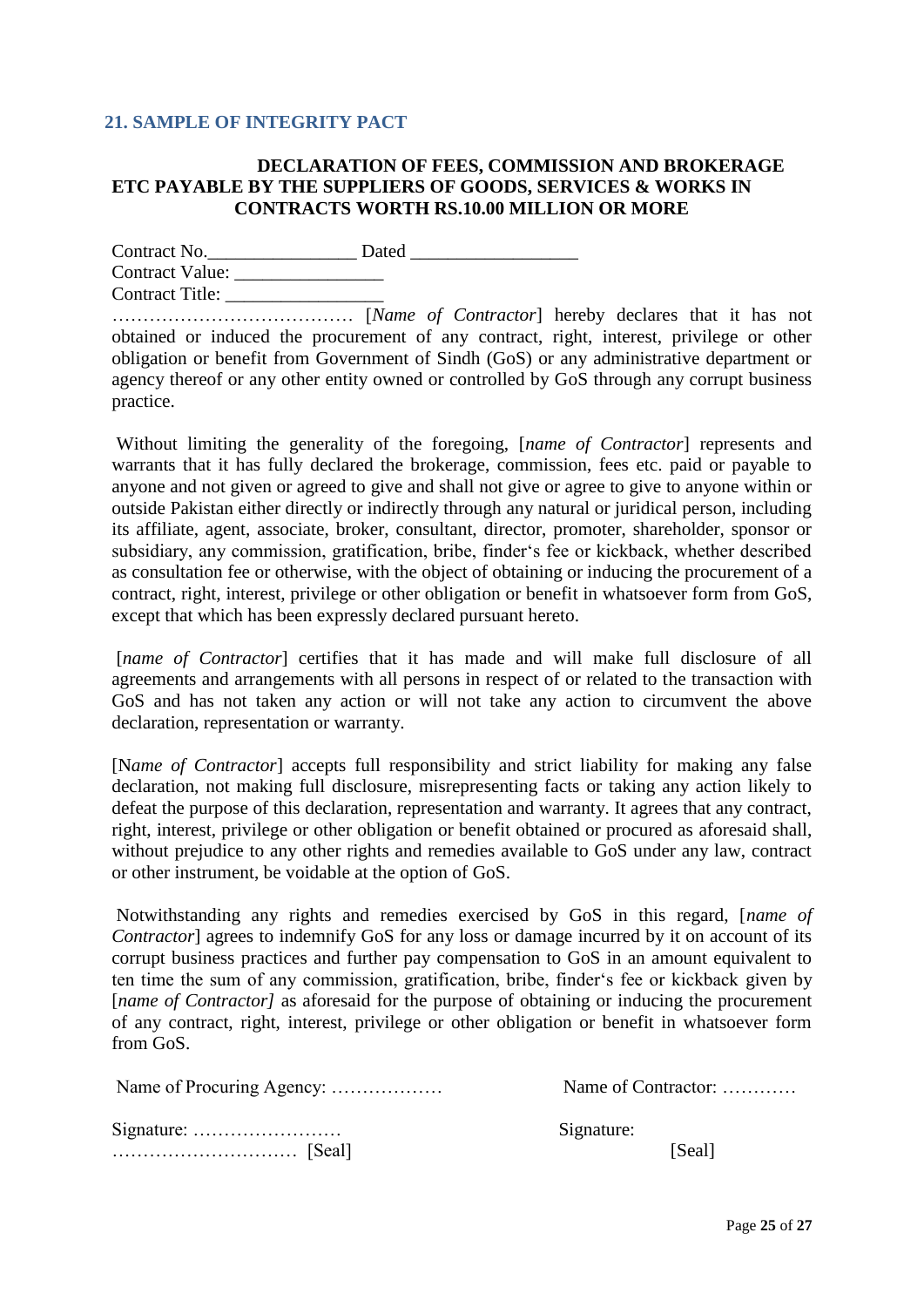# <span id="page-25-0"></span>**22. Frequently Asked Questions:**

#### **1. How to submit Hard Copies?**

Bidders are required to submit Hard Copies of the above mentioned documents on A4 size paper.

#### **2. How to submit Soft Copies?**

Bidders are required to submit Soft Copies of the required documents in one (01) single procurement file in PDF form. Bidders may submit **PDF FILE** in either DVD or USB which will be returned along with Bid Security. Single Procurement File means PDF file which contain scanned copies of signed tender documents, scanned copies required for mandatory eligibility criteria and technical proposal (if any).

#### **3. Is tap binding allowed?**

No, tap binding is not allowed. Bid document and required documents must be submitted in paper clip file/ or any suitable file cover.

#### **4. Can I quote for only few items?**

Yes, you can quote only few items (if available). Tender will be awarded on item wise basis. Hence, bidder may apply for a single or few or all items as per his/her convenience.

## **5. Can I qualify Eligibility Criteria without submitting scanned copies of tender documents and required documents in one (01) PDF file?**

No, it is mandatory requirement. Bidders are directed to submit soft and hard copies of all required documents else their bids will be rejected as per rules.

## **6. Where can I find Eligibility Criteria Report, Bid Evolution Reports and other information regarding tender?**

All required reports and information shall be uploaded on the official website of Sindh High Court. Bidders are advised to visit the site regularly for keeping them updated.

#### **7. Is it necessary to visit Store of High Court before submission of bid documents?**

Yes, bidders are required to visit Store of Sindh High Court for inspection of Samples. Details of the same must be incorporated in the tender document.

## **8. Is it possible to condone the late bids due to traffic issues, personal issues etc?**

No, Sindh High Court follows best international practices in procurement and late bids shall not be entertained under any circumstances. Bidders are advised to submit bids on or before time.